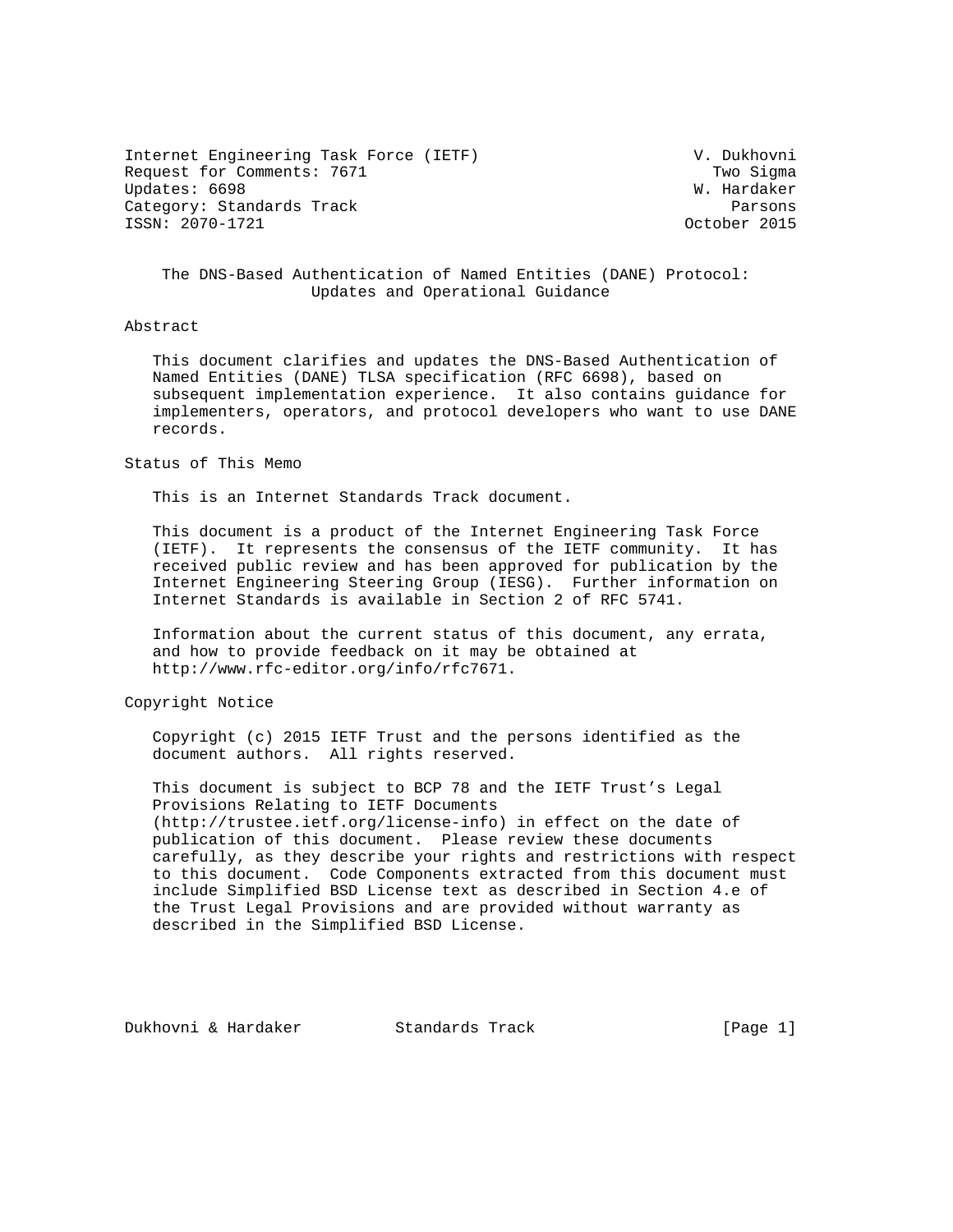| Table of Contents |  |  |  |
|-------------------|--|--|--|
|-------------------|--|--|--|

|  | 4. DANE Certificate Usage Selection Guidelines 7             |
|--|--------------------------------------------------------------|
|  | 4.1. Opportunistic Security and PKIX Usages 7                |
|  | 4.2. Interaction with Certificate Transparency  8            |
|  | 4.3. Switching from/to PKIX-TA/EE to/from DANE-TA/EE  9      |
|  | 5. Certificate-Usage-Specific DANE Updates and Guidelines  9 |
|  |                                                              |
|  | 5.2. Certificate Usage DANE-TA(2) 11                         |
|  | 5.3. Certificate Usage PKIX-EE(1) 15                         |
|  | 5.4. Certificate Usage PKIX-TA(0) 15                         |
|  | 6. Service Provider and TLSA Publisher Synchronization 16    |
|  |                                                              |
|  |                                                              |
|  | 8.1. Key Rollover with Fixed TLSA Parameters 20              |
|  | 8.2. Switching to DANE-TA(2) from DANE-EE(3) 21              |
|  | 8.3. Switching to New TLSA Parameters 22                     |
|  | 8.4. TLSA Publisher Requirements: Summary 23                 |
|  |                                                              |
|  |                                                              |
|  | 10.1. DANE DNS Record Size Guidelines 25                     |
|  | 10.2. Certificate Name Check Conventions 26                  |
|  | 10.3. Design Considerations for Protocols Using DANE 27      |
|  |                                                              |
|  |                                                              |
|  |                                                              |
|  |                                                              |
|  |                                                              |
|  |                                                              |
|  |                                                              |
|  |                                                              |
|  |                                                              |

# Dukhovni & Hardaker Standards Track [Page 2]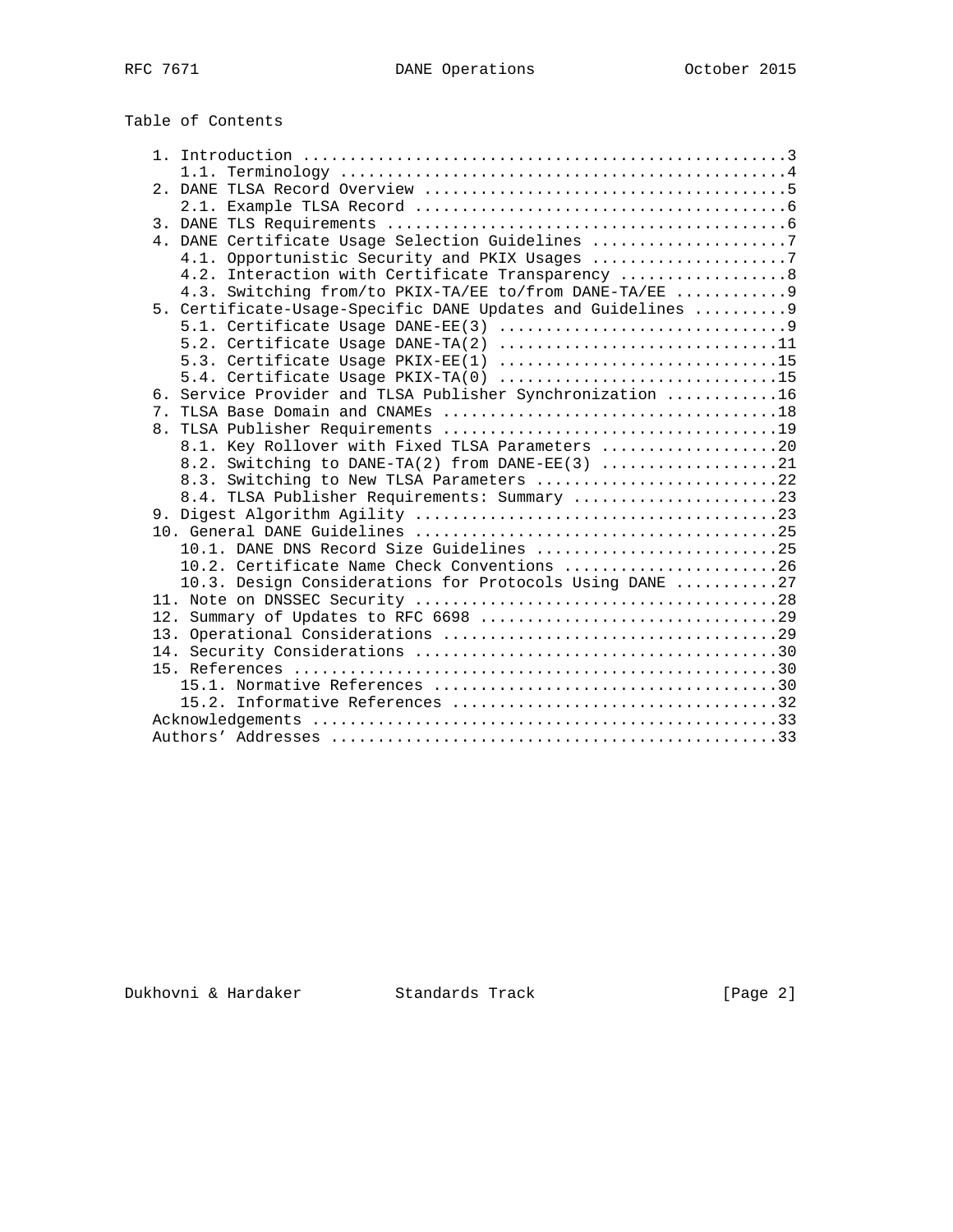# 1. Introduction

 The DNS-Based Authentication of Named Entities (DANE) specification [RFC6698] introduces the DNS "TLSA" resource record (RR) type ("TLSA" is not an acronym). TLSA records associate a certificate or a public key of an end-entity or a trusted issuing authority with the corresponding Transport Layer Security (TLS) [RFC5246] or Datagram Transport Layer Security (DTLS) [RFC6347] transport endpoint. DANE relies on the DNS Security Extensions (DNSSEC) [RFC4033]. DANE TLSA records validated by DNSSEC can be used to augment or replace the use of trusted public Certification Authorities (CAs).

 The TLS and DTLS protocols provide secured TCP and UDP communication, respectively, over IP. In the context of this document, channel security is assumed to be provided by TLS or DTLS. By convention, "TLS" will be used throughout this document; unless otherwise specified, the text applies equally well to DTLS over UDP. Used without authentication, TLS provides protection only against eavesdropping through its use of encryption. With authentication, TLS also protects the transport against man-in-the-middle (MITM) attacks.

 [RFC6698] defines three TLSA record fields: the first with four possible values, the second with two, and the third with three. These yield 24 distinct combinations of TLSA record types. This document recommends a smaller set of best-practice combinations of these fields to simplify protocol design, implementation, and deployment.

 This document explains and recommends DANE-specific strategies to simplify "virtual hosting", where a single Service Provider transport endpoint simultaneously supports multiple hosted Customer Domains.

 Other related documents that build on [RFC6698] are [RFC7673] and [RFC7672].

 Section 12 summarizes the normative updates this document makes to [RFC6698].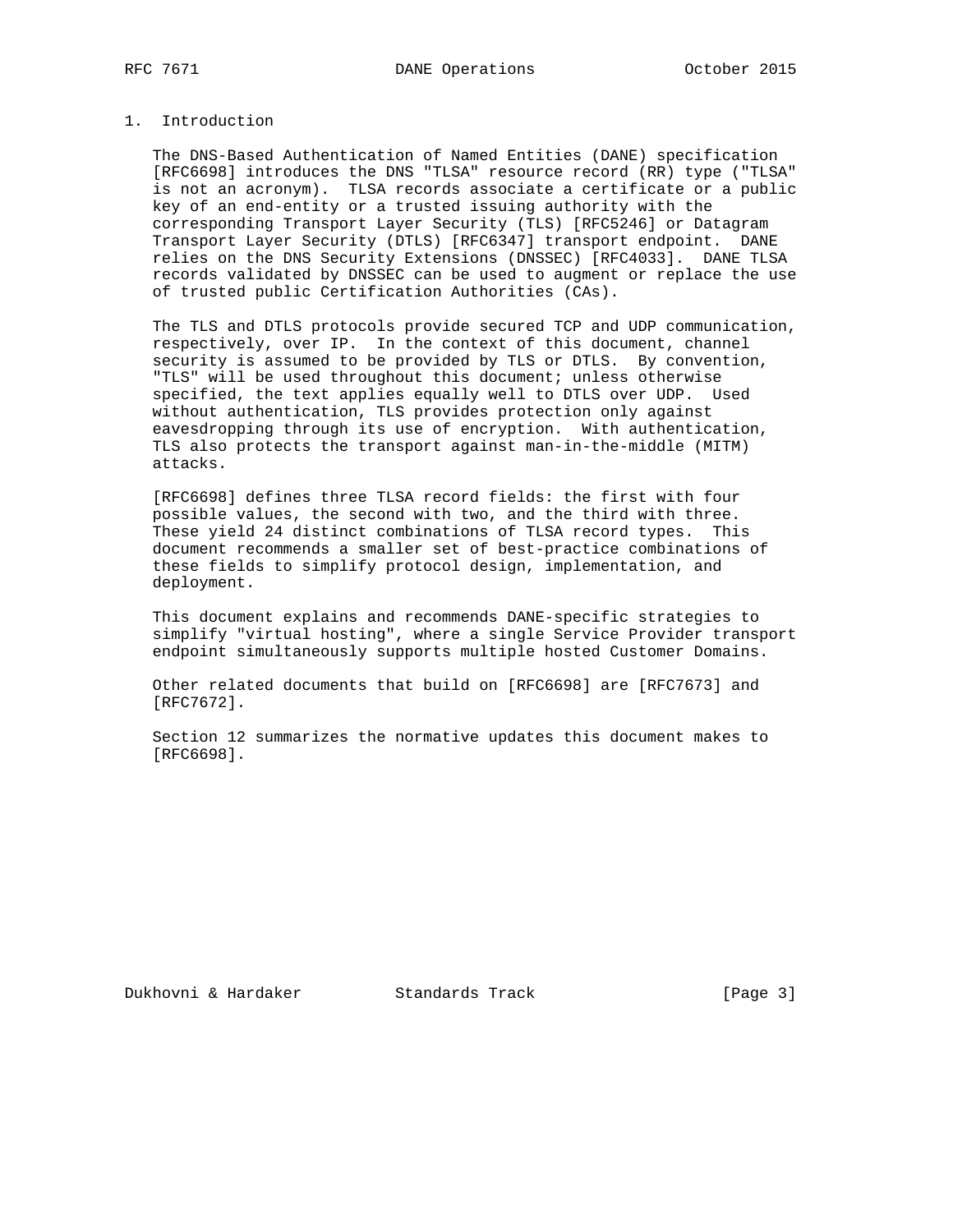## 1.1. Terminology

 The key words "MUST", "MUST NOT", "REQUIRED", "SHALL", "SHALL NOT", "SHOULD", "SHOULD NOT", "RECOMMENDED", "NOT RECOMMENDED", "MAY", and "OPTIONAL" in this document are to be interpreted as described in [RFC2119].

The following terms are used throughout this document:

- Web PKI: The Public Key Infrastructure (PKI) model employed by browsers to authenticate web servers. This employs a set of trusted public CAs to vouch for the authenticity of public keys associated with a particular party (the subject).
- Service Provider: A company or organization that offers to host a service on behalf of the owner of a Customer Domain. The original domain name associated with the service often remains under the control of the customer. Connecting applications may be directed to the Service Provider via a redirection RR. Example redirection records include MX, SRV, and CNAME. The Service Provider frequently provides services for many customers and needs to ensure that the TLS credentials presented to connecting applications authenticate it as a valid server for the requested domain.
- Customer Domain: As described above, a TLS client may be interacting with a service that is hosted by a third party. This document refers to the domain name used to locate the service (prior to any redirection) as the "Customer Domain".
- TLSA Publisher: The entity responsible for publishing a TLSA record within a DNS zone. This zone will be assumed DNSSEC-signed and validatable to a trust anchor (TA), unless otherwise specified. If the Customer Domain is not outsourcing its DNS service, the TLSA Publisher will be the customer itself. Otherwise, the TLSA Publisher may be the operator of the outsourced DNS service.
- Public key: The term "public key" is shorthand for the subjectPublicKeyInfo component of a PKIX [RFC5280] certificate.
- SNI: The Server Name Indication (SNI) TLS protocol extension allows a TLS client to request a connection to a particular service name of a TLS server ([RFC6066], Section 3). Without this TLS extension, a TLS server has no choice but to offer a certificate with a default list of server names, making it difficult to host multiple Customer Domains at the same IP-address-based TLS service endpoint (i.e., provide "secure virtual hosting").

Dukhovni & Hardaker Standards Track [Page 4]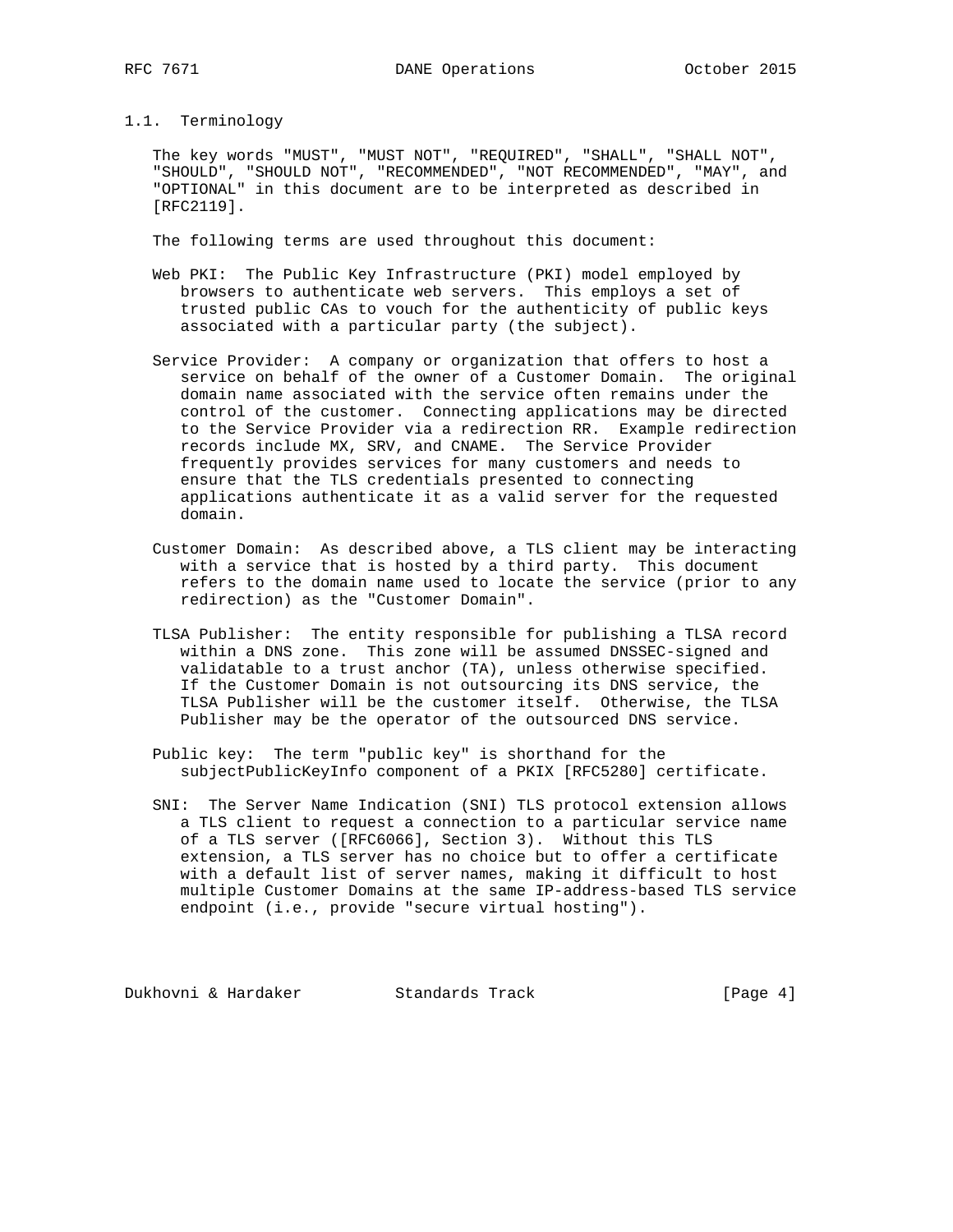- TLSA parameters: In [RFC6698], the TLSA record is defined to consist of four fields. The first three of these are numeric parameters that specify the meaning of the data in the fourth and final field. This document refers to the first three fields as "TLSA parameters", or sometimes just "parameters" when obvious from context.
- TLSA base domain: Per Section 3 of [RFC6698], TLSA records are stored at a DNS domain name that is a combination of a port and protocol prefix and a "base domain". In [RFC6698], the "base domain" is the fully qualified domain name of the TLS server. This document modifies the TLSA record lookup strategy to prefer the fully CNAME-expanded name of the TLS server, provided that expansion is "secure" (DNSSEC validated) at each stage of the expansion, and TLSA records are published for this fully expanded name. Thus, the "TLSA base domain" is either the fully CNAME-expanded TLS server name or otherwise the initial fully qualified TLS server name, whichever is used in combination with a port and protocol prefix to obtain the TLSA RRset.
- 2. DANE TLSA Record Overview

 DANE TLSA [RFC6698] specifies a protocol for publishing TLS server certificate associations via DNSSEC [RFC4033] [RFC4034] [RFC4035]. DANE TLSA records consist of four fields. The record type is determined by the values of the first three fields, which this document refers to as the "TLSA parameters" to distinguish them from the fourth and last field. The numeric values of these parameters were given symbolic names in [RFC7218]. The four fields are as follows:

- The Certificate Usage field: Section 2.1.1 of [RFC6698] specifies four values:  $PKIX-TA(0)$ ,  $PKIX-EE(1)$ ,  $DANE-TA(2)$ , and  $DANE-EE(3)$ . There is an additional private-use value: PrivCert(255), which, given its private scope, shall not be considered further in this document. All other values are reserved for use by future specifications.
- The Selector field: Section 2.1.2 of [RFC6698] specifies two values:  $Cert(0)$  and  $SPKI(1)$ . There is an additional private-use value: PrivSel(255). All other values are reserved for use by future specifications.
- The Matching Type field: Section 2.1.3 of [RFC6698] specifies three values:  $Full(0)$ ,  $SHA2-256(1)$ , and  $SHA2-512(2)$ . There is an additional private-use value: PrivMatch(255). All other values are reserved for use by future specifications.

Dukhovni & Hardaker Standards Track [Page 5]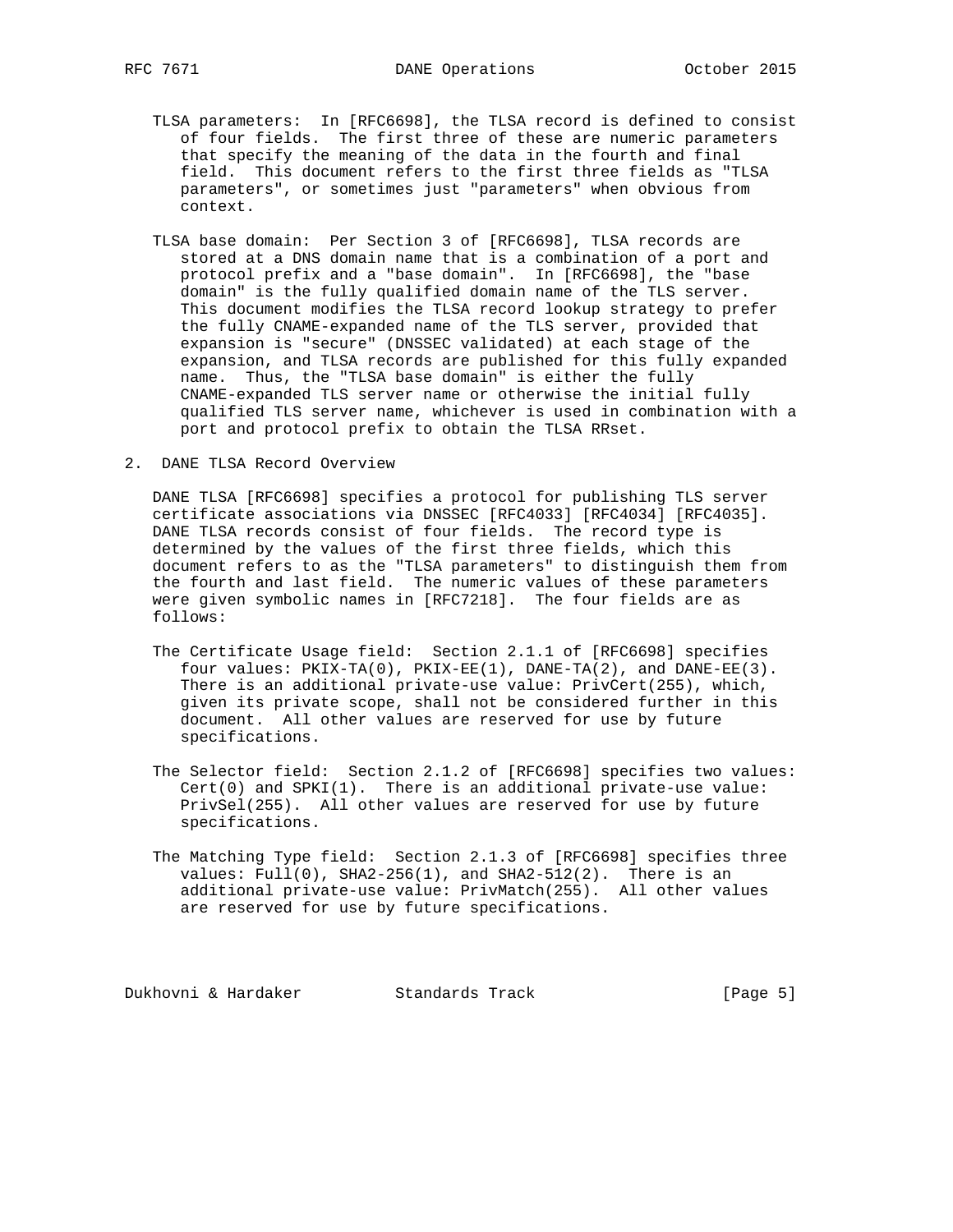The Certificate Association Data field: See Section 2.1.4 of [RFC6698]. This field stores the full value or digest of the certificate or subject public key as determined by the matching type and selector, respectively.

 In the Matching Type field, of the two digest algorithms --  $SHA2-256(1)$  and  $SHA2-512(2)$  -- as of the time of this writing, only SHA2-256(1) is mandatory to implement. Clients SHOULD implement SHA2-512(2), but servers SHOULD NOT exclusively publish SHA2-512(2) digests. The digest algorithm agility protocol defined in Section 9 SHOULD be used by clients to decide how to process TLSA RRsets that employ multiple digest algorithms. Server operators MUST publish TLSA RRsets that are compatible (see Section 8) with digest algorithm agility (Section 9).

2.1. Example TLSA Record

 In the example TLSA record below, the TLSA certificate usage is DANE-TA(2), the selector is Cert(0), and the matching type is SHA2-256(1). The last field is the Certificate Association Data field, which in this case contains the SHA2-256 digest of the server certificate.

 \_25.\_tcp.mail.example.com. IN TLSA 2 0 1 ( E8B54E0B4BAA815B06D3462D65FBC7C0 CF556ECCF9F5303EBFBB77D022F834C0 )

3. DANE TLS Requirements

 [RFC6698] does not discuss what versions of TLS are required when using DANE records. This document specifies that TLS clients that support DANE/TLSA MUST support at least TLS 1.0 and SHOULD support TLS 1.2 or later.

 TLS clients using DANE MUST support the SNI extension of TLS [RFC6066]. Servers MAY support SNI and respond with a matching certificate chain but MAY also ignore SNI and respond with a default certificate chain. When a server supports SNI but is not configured with a certificate chain that exactly matches the client's SNI extension, the server SHOULD respond with another certificate chain (a default or closest match). This is because clients might support more than one server name but can only put a single name in the SNI extension.

Dukhovni & Hardaker Standards Track [Page 6]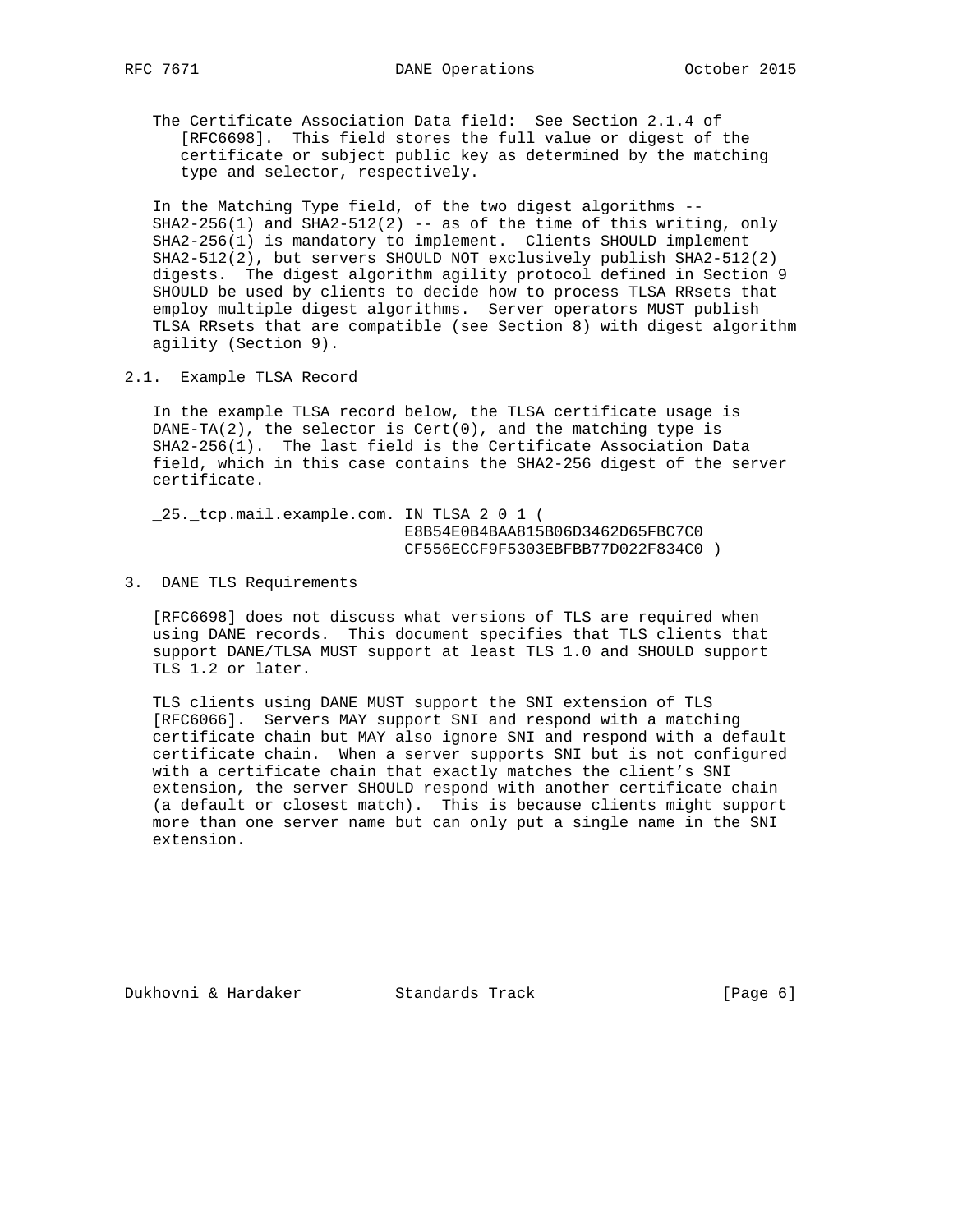## 4. DANE Certificate Usage Selection Guidelines

 As mentioned in Section 2, the TLSA Certificate Usage field takes one of four possible values. With PKIX-TA(0) and PKIX-EE(1), the validation of peer certificate chains requires additional preconfigured CA TAs that are mutually trusted by the operators of the TLS server and client. With DANE-TA(2) and DANE-EE(3), no preconfigured CA TAs are required and the published DANE TLSA records are sufficient to verify the peer's certificate chain.

 Standards for application protocols that employ DANE TLSA can specify more specific guidance than [RFC6698] or this document. Such application-specific standards need to carefully consider which set of DANE certificate usages to support. Simultaneous support for all four usages is NOT RECOMMENDED for DANE clients. When all four usages are supported, an attacker capable of compromising the integrity of DNSSEC needs only to replace the server's TLSA RRset with one that lists suitable DANE-EE(3) or DANE-TA(2) records, effectively bypassing any added verification via public CAs. In other words, when all four usages are supported, PKIX-TA(0) and PKIX-EE(1) offer only illusory incremental security over DANE-TA(2) and DANE-EE(3).

 Designs in which clients support just the DANE-TA(2) and DANE-EE(3) certificate usages are RECOMMENDED. With DANE-TA(2) and DANE-EE(3), clients don't need to track a large changing list of X.509 TAs in order to successfully authenticate servers whose certificates are issued by a CA that is brand new or not widely trusted.

 The DNSSEC TLSA records for servers MAY include both sets of usages if the server needs to support a mixture of clients, some supporting one pair of usages and some the other.

## 4.1. Opportunistic Security and PKIX Usages

 When the client's protocol design is based on "Opportunistic Security" (OS) [RFC7435] and the use of authentication is based on the presence of server TLSA records, it is especially important to avoid the PKIX-EE(1) and PKIX-TA(0) certificate usages.

 When authenticated TLS is used opportunistically based on the presence of DANE TLSA records and no secure TLSA records are present, unauthenticated TLS is used if possible, and if TLS is not possible, perhaps even cleartext. However, if usable secure TLSA records are published, then authentication MUST succeed. Also, outside the browser space, there is no preordained canon of trusted CAs, and in any case there is no security advantage in using PKIX-TA(0) or

Dukhovni & Hardaker Standards Track [Page 7]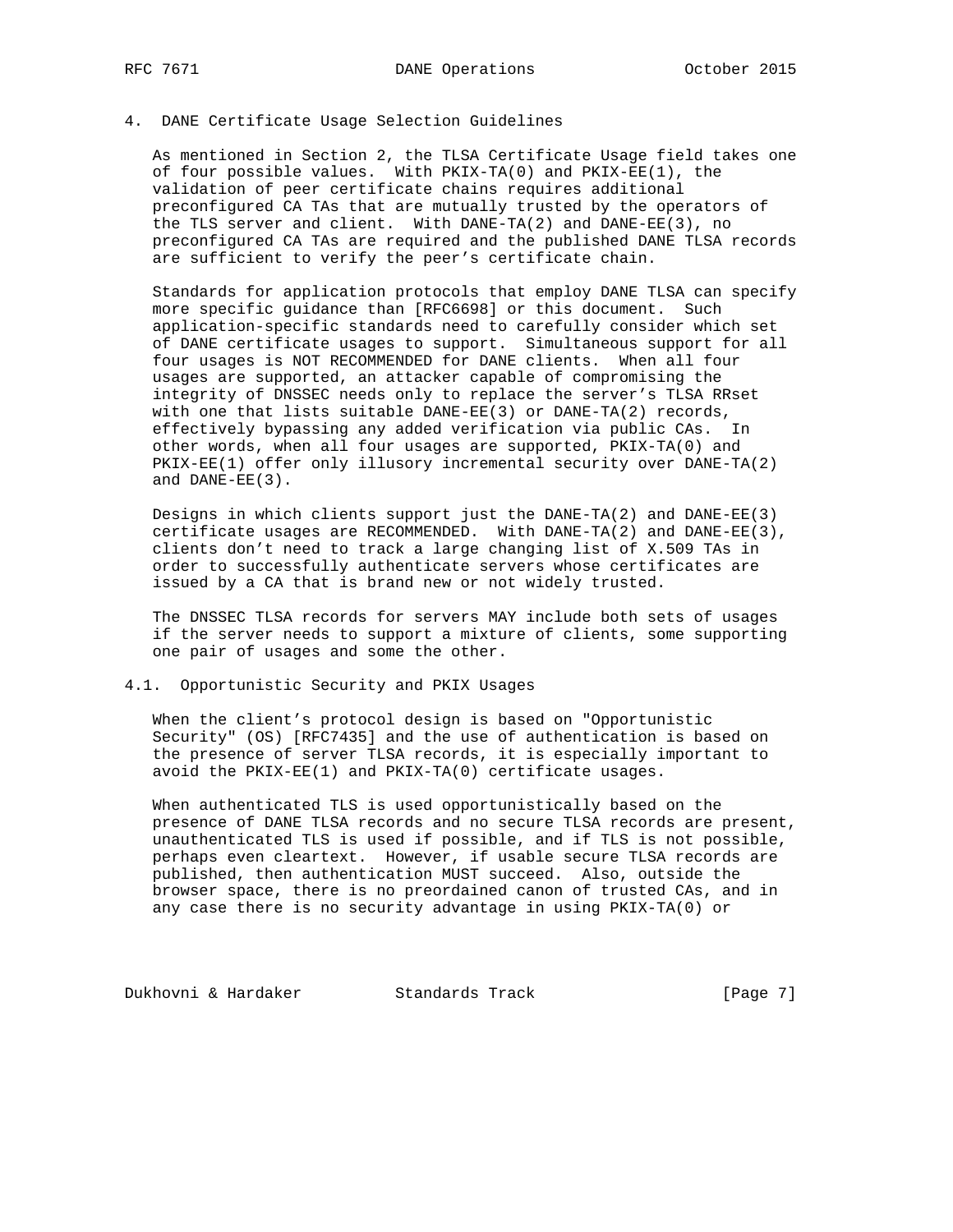PKIX-EE(1) when the DANE-TA(2) and DANE-EE(3) usages are also supported (as an attacker who can compromise DNS can replace the former with the latter).

 Authentication via the PKIX-TA(0) and PKIX-EE(1) certificate usages is more brittle; the client and server need to happen to agree on a mutually trusted CA, but with OS the client is just trying to protect the communication channel at the request of the server and would otherwise be willing to use cleartext or unauthenticated TLS. The use of fragile mechanisms (like public CA authentication for some unspecified set of trusted CAs) is not sufficiently reliable for an OS client to honor the server's request for authentication. OS needs to be non-intrusive and to require few, if any, workarounds for valid but mismatched peers.

 Because the PKIX-TA(0) and PKIX-EE(1) usages offer no more security and are more prone to failure, they are a poor fit for OS and SHOULD NOT be used in that context.

4.2. Interaction with Certificate Transparency

 Certificate Transparency (CT) [RFC6962] defines an experimental approach that could be used to mitigate the risk of rogue or compromised public CAs issuing unauthorized certificates. This section clarifies the interaction of the experimental CT and DANE. This section may need to be revised in light of any future Standards Track version of CT.

When a server is authenticated via a DANE TLSA RR with TLSA certificate usage DANE-EE(3), the domain owner has directly specified the certificate associated with the given service without reference to any public CA. Therefore, when a TLS client authenticates the TLS server via a TLSA record with usage DANE-EE(3), CT checks SHOULD NOT be performed. Publication of the server certificate or public key (digest) in a TLSA record in a DNSSEC-signed zone by the domain owner assures the TLS client that the certificate is not an unauthorized certificate issued by a rogue CA without the domain owner's consent.

 When a server is authenticated via a DANE TLSA record with TLSA usage DANE-TA(2) and the server certificate does not chain to a known public root CA, CT cannot apply (CT logs only accept chains that start with a known public root). Since TLSA certificate usage DANE-TA(2) is generally intended to support non-public TAs, TLS clients SHOULD NOT perform CT checks with usage DANE-TA(2).

Dukhovni & Hardaker Standards Track [Page 8]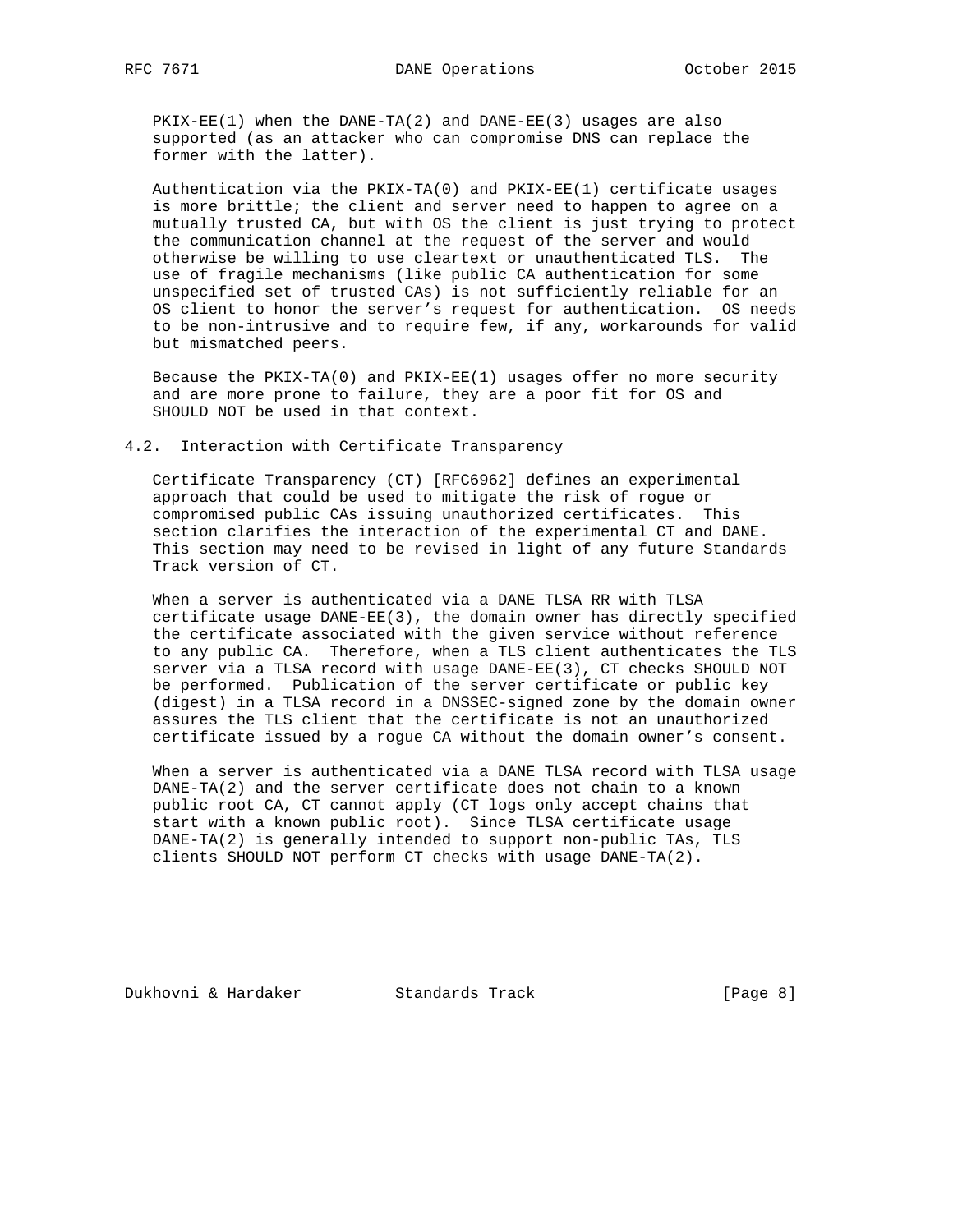With certificate usages PKIX-TA(0) and PKIX-EE(1), CT applies just as it would without DANE. TLSA records of this type only constrain which CAs are acceptable in PKIX validation. All checks used in the absence of DANE still apply when validating certificate chains with DANE PKIX-TA(0) and PKIX-EE(1) constraints.

## 4.3. Switching from/to PKIX-TA/EE to/from DANE-TA/EE

 The choice of preferred certificate usages may need to change as an application protocol evolves. When transitioning between PKIX-TA/ PKIX-EE and DANE-TA/DANE-EE, clients begin to enable support for the new certificate usage values. If the new preferred certificate usages are PKIX-TA/EE, this requires installing and managing the appropriate set of CA TAs. During this time, servers will publish both types of TLSA records. At some later time, when the vast majority of servers have published the new preferred TLSA records, clients can stop supporting the legacy certificate usages. Similarly, servers can stop publishing legacy TLSA records once the vast majority of clients support the new certificate usages.

5. Certificate-Usage-Specific DANE Updates and Guidelines

The four certificate usage values from the TLSA record -- DANE-EE(3),  $DANE-TA(2)$ ,  $PKIX-EE(1)$ , and  $PKIX-TA(0)$  -- are discussed below.

5.1. Certificate Usage DANE-EE(3)

 In this section, the meaning of DANE-EE(3) is updated from [RFC6698] to specify that peer identity matching and validity period enforcement are based solely on the TLSA RRset properties. This document also extends [RFC6698] to cover the use of DANE authentication of raw public keys [RFC7250] via TLSA records with certificate usage DANE-EE(3) and selector SPKI(1).

 Authentication via certificate usage DANE-EE(3) TLSA records involves simply checking that the server's leaf certificate matches the TLSA record. In particular, the binding of the server public key to its name is based entirely on the TLSA record association. The server MUST be considered authenticated even if none of the names in the certificate match the client's reference identity for the server. This simplifies the operation of servers that host multiple Customer Domains, as a single certificate can be associated with multiple domains without having to match each of the corresponding reference identifiers.

Dukhovni & Hardaker Standards Track [Page 9]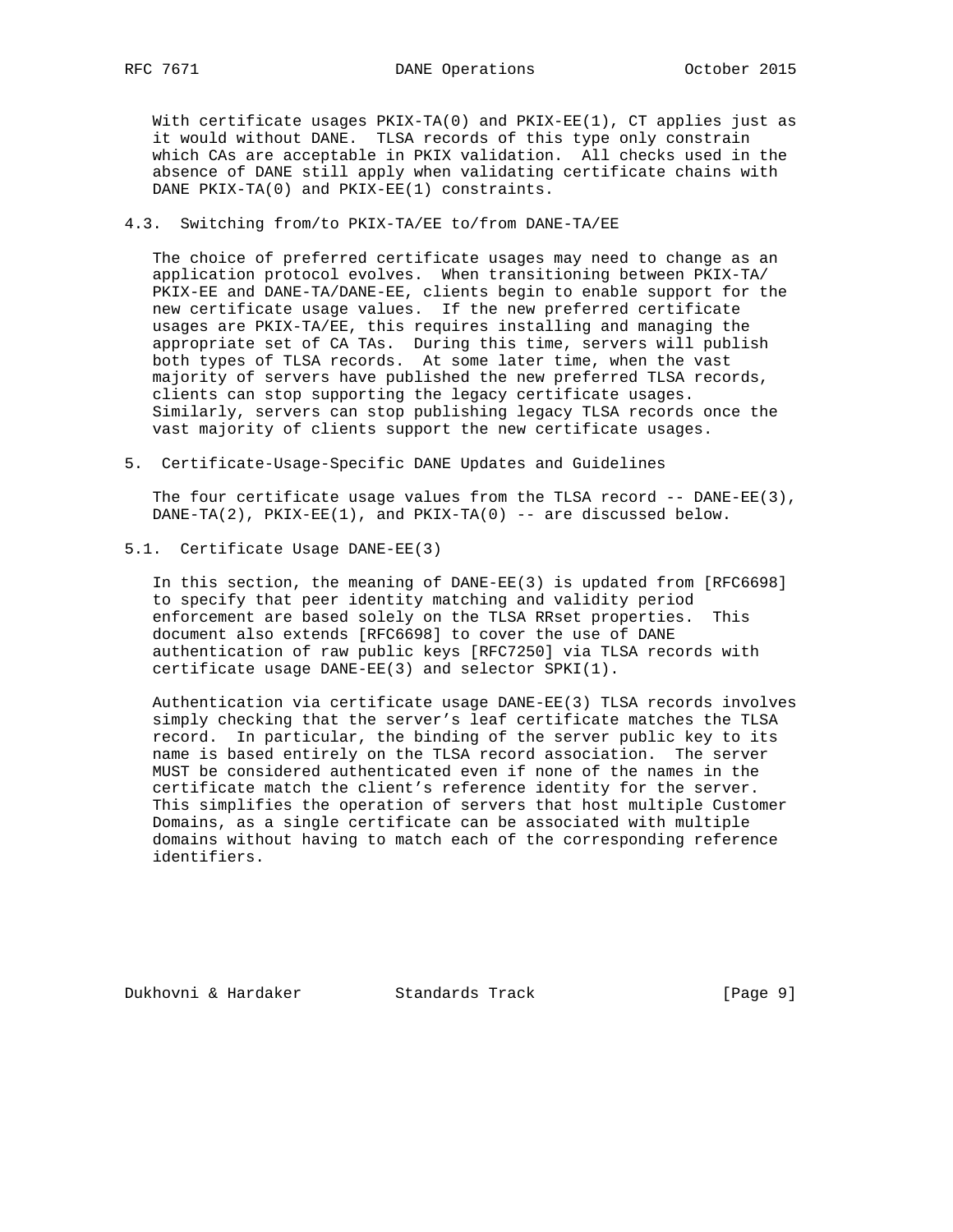; Multiple Customer Domains hosted by an example.net ; Service Provider:  $\mathcal{L}$  www.example.com. IN CNAME ex-com.example.net. www.example.org. IN CNAME ex-org.example.net. ; ; In the provider's DNS zone, a single certificate and TLSA ; record support multiple Customer Domains, greatly simplifying ; "virtual hosting".  $\mathcal{L}$  ex-com.example.net. IN A 192.0.2.1 ex-org.example.net. IN A 192.0.2.1 \_443.\_tcp.ex-com.example.net. IN CNAME tlsa.\_dane.example.net. \_443.\_tcp.ex-org.example.net. IN CNAME tlsa.\_dane.example.net. tlsa.\_dane.example.net. IN TLSA 3 1 1 e3b0c44298fc1c14...

 Also, with DANE-EE(3), the expiration date of the server certificate MUST be ignored. The validity period of the TLSA record key binding is determined by the validity period of the TLSA record DNSSEC signatures. Validity is reaffirmed on an ongoing basis by continuing to publish the TLSA record and signing the zone in which the record is contained, rather than via dates "set in stone" in the certificate. The expiration becomes a reminder to the administrator that it is likely time to rotate the key, but missing the date no longer causes an outage. When keys are rotated (for whatever reason), it is important to follow the procedures outlined in Section 8.

 If a server uses just DANE-EE(3) TLSA records and all its clients are DANE clients, the server need not employ SNI (i.e., it may ignore the client's SNI message) even when the server is known via multiple domain names that would otherwise require separate certificates. It is instead sufficient for the TLSA RRsets for all the domain names in question to match the server's default certificate. For application protocols where the server name is obtained indirectly via SRV records, MX records, or similar records, it is simplest to publish a single hostname as the target server name for all the hosted domains.

 In organizations where it is practical to make coordinated changes in DNS TLSA records before server key rotation, it is generally best to publish end-entity DANE-EE(3) certificate associations in preference to other choices of certificate usage. DANE-EE(3) TLSA records support multiple server names without SNI, don't suddenly stop working when leaf or intermediate certificates expire, and don't fail when a server operator neglects to include all the required issuer certificates in the server certificate chain.

Dukhovni & Hardaker Standards Track [Page 10]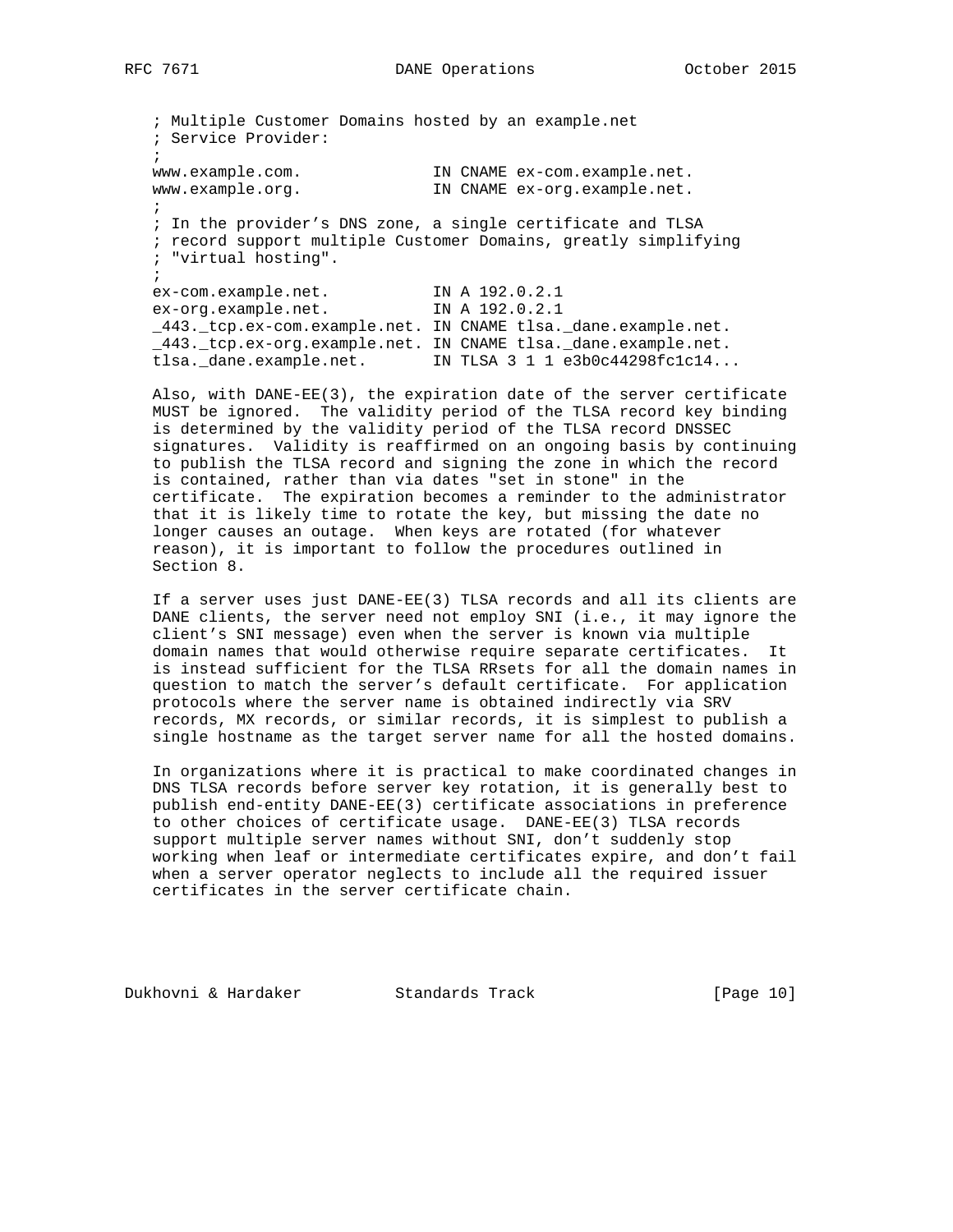More specifically, it is RECOMMENDED that at most sites TLSA records published for DANE servers be "DANE-EE(3) SPKI(1) SHA2-256(1)" records. Selector SPKI(1) is chosen because it is compatible with raw public keys [RFC7250] and the resulting TLSA record need not change across certificate renewals with the same key. Matching type SHA2-256(1) is chosen because all DANE implementations are required to support SHA2-256. This TLSA record type easily supports hosting arrangements with a single certificate matching all hosted domains. It is also the easiest to implement correctly in the client.

 Clients that support raw public keys can use DANE TLSA records with certificate usage DANE-EE(3) and selector SPKI(1) to authenticate servers that negotiate the use of raw public keys. Provided the server adheres to the requirements of Section 8, the fact that raw public keys are not compatible with any other TLSA record types will not get in the way of successful authentication. Clients that employ DANE to authenticate the peer server SHOULD NOT negotiate the use of raw public keys unless the server's TLSA RRset includes "DANE-EE(3) SPKI(1)" TLSA records.

 While it is, in principle, also possible to authenticate raw public keys via "DANE-EE(3) Cert(0) Full(0)" records by extracting the public key from the certificate in DNS, extracting just the public key from a "3 0 0" TLSA record requires extra logic on clients that not all implementations are expected to provide. Servers that wish to support [RFC7250] raw public keys need to publish TLSA records with a certificate usage of DANE-EE(3) and a selector of SPKI(1).

 While DANE-EE(3) TLSA records are expected to be by far the most prevalent, as explained in Section 5.2, DANE-TA(2) records are a valid alternative for sites with many DANE services. Note, however, that virtual hosting is more complex with DANE-TA(2). Also, with DANE-TA(2), server operators MUST ensure that the server is configured with a sufficiently complete certificate chain and need to remember to replace certificates prior to their expiration dates.

5.2. Certificate Usage DANE-TA(2)

 This section updates [RFC6698] by specifying a new operational requirement for servers publishing TLSA records with a usage of DANE-TA(2): such servers MUST include the TA certificate in their TLS server certificate message unless all such TLSA records are "2 0 0" records that publish the server certificate in full.

 Some domains may prefer to avoid the operational complexity of publishing unique TLSA RRs for each TLS service. If the domain employs a common issuing CA to create certificates for multiple TLS services, it may be simpler to publish the issuing authority as a TA

Dukhovni & Hardaker Standards Track [Page 11]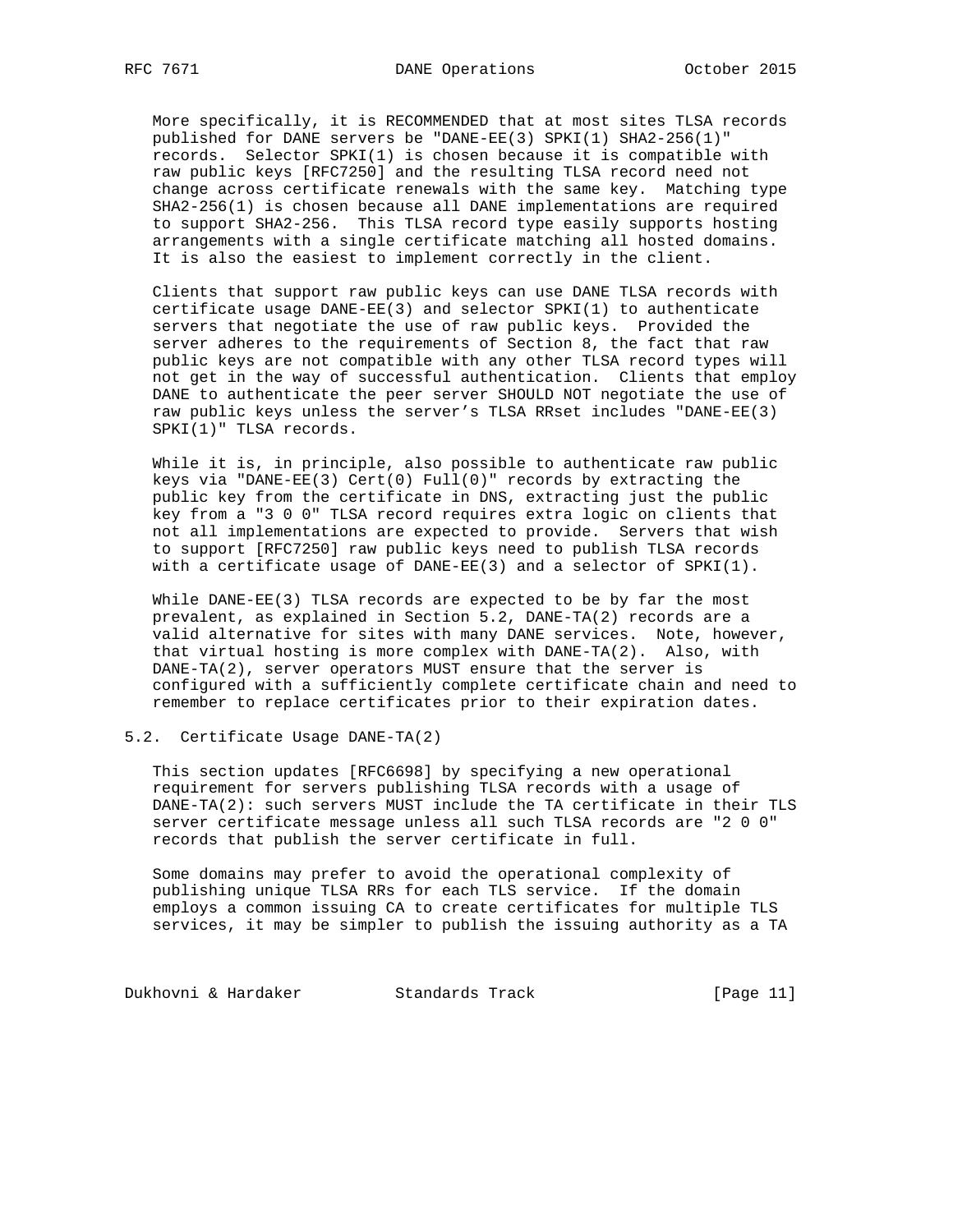for the certificate chains of all relevant services. The TLSA query domain (TLSA base domain with port and protocol prefix labels) for each service issued by the same TA may then be set to a CNAME alias that points to a common TLSA RRset that matches the TA. For example:

 ; Two servers, each with its own certificate, that share ; a common issuer (TA). ; www1.example.com. IN A 192.0.2.1 www2.example.com. IN A 192.0.2.2 \_443.\_tcp.www1.example.com. IN CNAME tlsa.\_dane.example.com. \_443.\_tcp.www2.example.com. IN CNAME tlsa.\_dane.example.com. tlsa.\_dane.example.com. IN TLSA 2 0 1 e3b0c44298fc1c14...

 The above configuration simplifies server key rotation, because while the servers continue to receive new certificates from a CA matched by the shared (target of the CNAMEs) TLSA record, server certificates can be updated without making any DNS changes. As the list of active issuing CAs changes, the shared TLSA record will be updated (much less frequently) by the administrators who manage the CAs. Those administrators still need to perform TLSA record updates with care, as described in Section 8.

With usage DANE-TA(2), the server certificates will need to have names that match one of the client's reference identifiers (see [RFC6125]). When hosting multiple unrelated Customer Domains (that can't all appear in a single certificate), such a server SHOULD employ SNI to select the appropriate certificate to present to the client.

### 5.2.1. Recommended Record Combinations

 TLSA records with a matching type of Full(0) are NOT RECOMMENDED. While these potentially obviate the need to transmit the TA certificate in the TLS server certificate message, client implementations may not be able to augment the server certificate chain with the data obtained from DNS, especially when the TLSA record supplies a bare key (selector SPKI(1)). Since the server will need to transmit the TA certificate in any case, server operators SHOULD publish TLSA records with a matching type other than Full(0) and avoid potential DNS interoperability issues with large TLSA records containing full certificates or keys (see Section 10.1.1).

Dukhovni & Hardaker Standards Track [Page 12]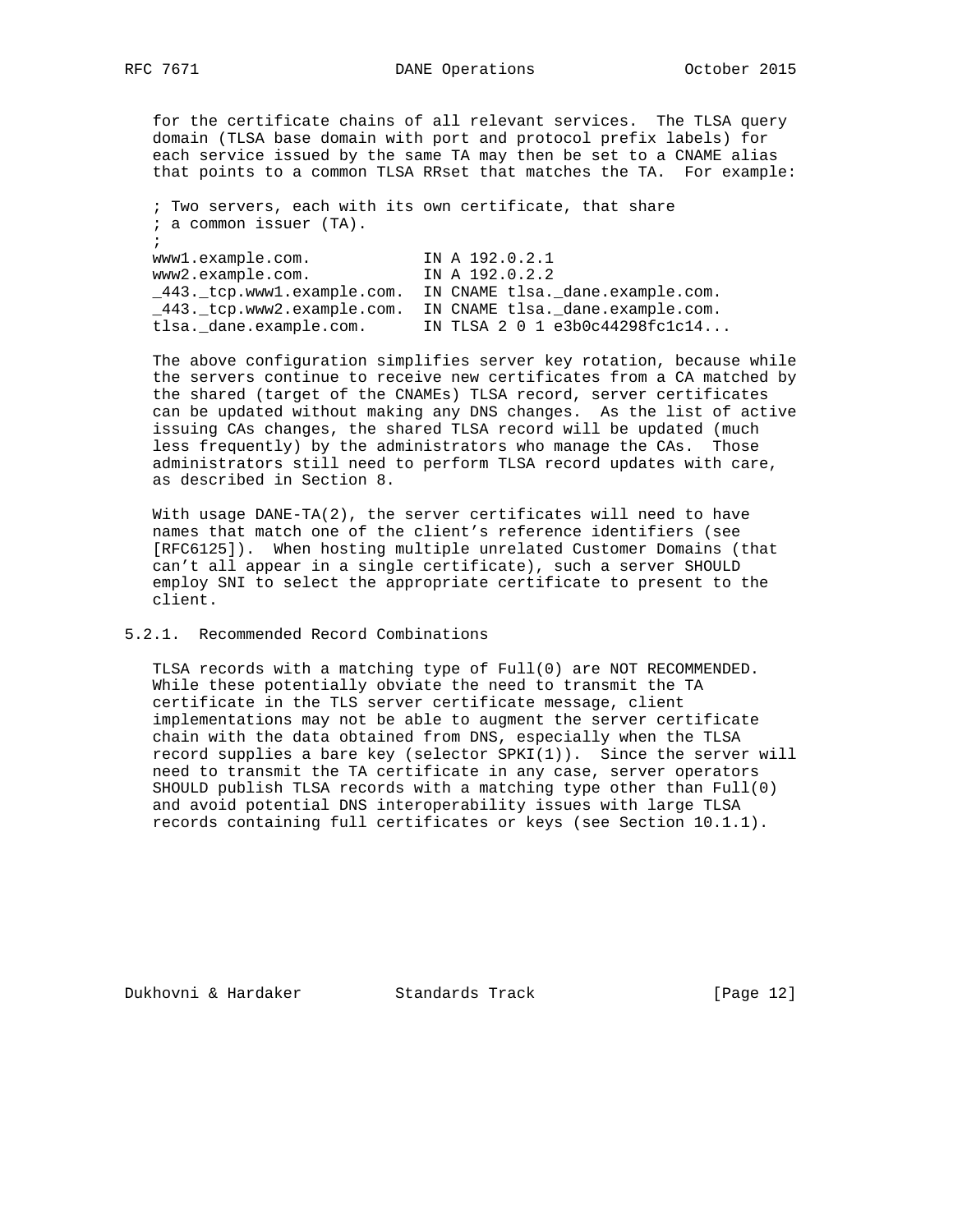TLSA Publishers employing DANE-TA(2) records SHOULD publish records with a selector of Cert(0). Such TLSA records are associated with the whole TA certificate, not just with the TA public key. In particular, when authenticating the peer certificate chain via such a TLSA record, the client SHOULD apply any relevant constraints from the TA certificate, such as, for example, path length constraints.

 While a selector of SPKI(1) may also be employed, the resulting TLSA record will not specify the full TA certificate content, and elements of the TA certificate other than the public key become mutable. This may, for example, enable a subsidiary CA to issue a chain that violates the TA's path length or name constraints.

5.2.2. Trust Anchor Digests and Server Certificate Chain

 With DANE-TA(2), a complication arises when the TA certificate is omitted from the server's certificate chain, perhaps on the basis of Section 7.4.2 of [RFC5246]:

 The sender's certificate MUST come first in the list. Each following certificate MUST directly certify the one preceding it. Because certificate validation requires that root keys be distributed independently, the self-signed certificate that specifies the root certificate authority MAY be omitted from the chain, under the assumption that the remote end must already possess it in order to validate it in any case.

 With TLSA certificate usage DANE-TA(2), there is no expectation that the client is preconfigured with the TA certificate. In fact, client implementations are free to ignore all locally configured TAs when processing usage DANE-TA(2) TLSA records and may rely exclusively on the certificates provided in the server's certificate chain. But, with a digest in the TLSA record, the TLSA record contains neither the full TA certificate nor the full public key. If the TLS server's certificate chain does not contain the TA certificate, DANE clients will be unable to authenticate the server.

 TLSA Publishers that publish TLSA certificate usage DANE-TA(2) associations with a selector of SPKI(1) or with a digest-based matching type (not Full(0)) MUST ensure that the corresponding server is configured to also include the TA certificate in its TLS handshake certificate chain, even if that certificate is a self-signed root CA and would have been optional in the context of the existing public CA PKI.

Dukhovni & Hardaker Standards Track [Page 13]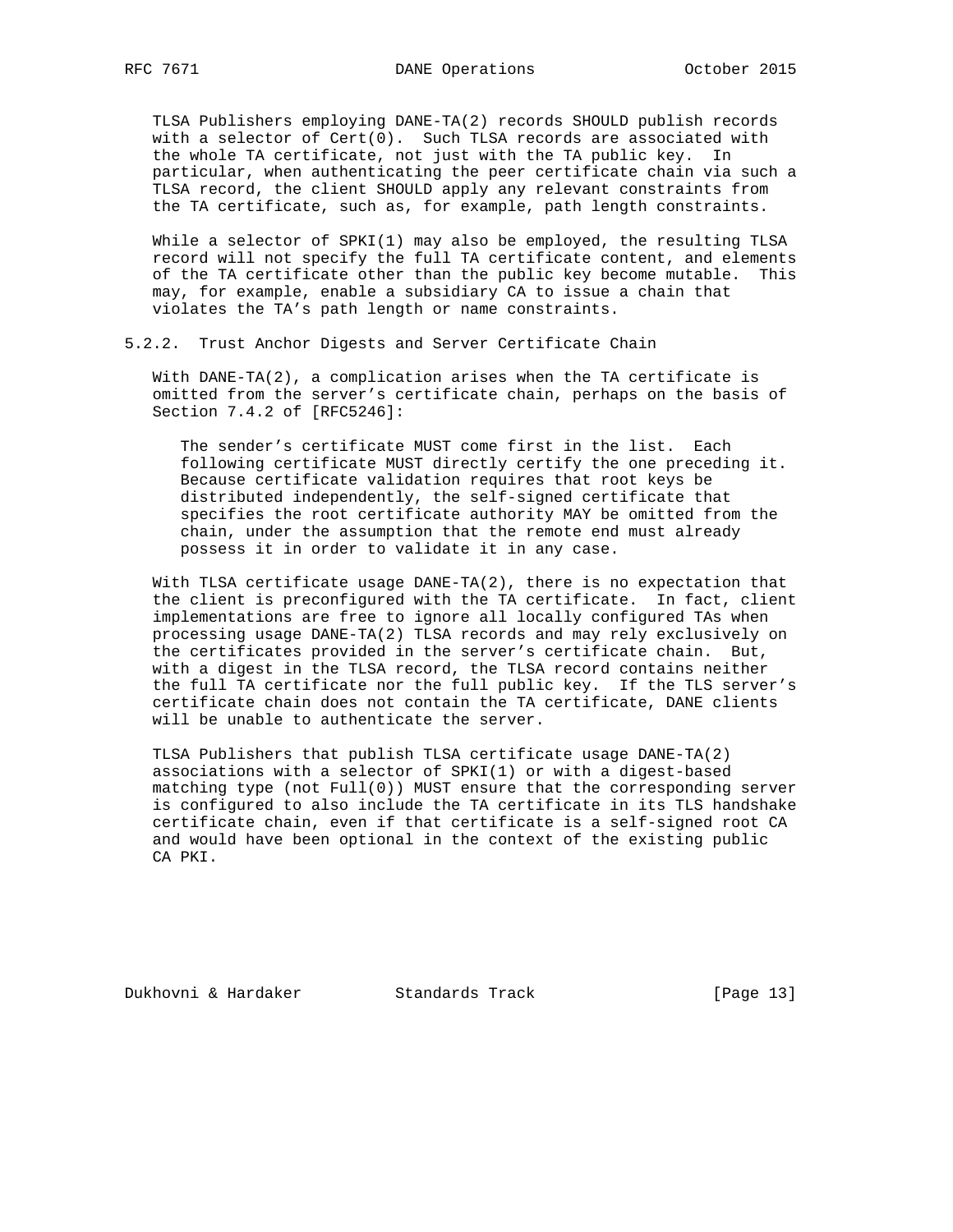Only when the server TLSA record includes a "DANE-TA(2) Cert(0) Full(0)" TLSA record containing a full TA certificate is the TA certificate optional in the server's TLS certificate message. This is also the only type of DANE-TA(2) record for which the client MUST be able to verify the server's certificate chain even if the TA certificate appears only in DNS and is absent from the TLS handshake server certificate message.

5.2.3. Trust Anchor Public Keys

 TLSA records with TLSA certificate usage DANE-TA(2), selector SPKI(1), and a matching type of Full(0) publish the full public key of a TA via DNS. In Section 6.1.1 of [RFC5280], the definition of a TA consists of the following four parts:

- 1. the trusted issuer name,
- 2. the trusted public key algorithm,
- 3. the trusted public key, and
- 4. optionally, the trusted public key parameters associated with the public key.

 Items 2-4 are precisely the contents of the subjectPublicKeyInfo published in the TLSA record. The issuer name is not included in the subjectPublicKeyInfo.

 With TLSA certificate usage DANE-TA(2), the client may not have the associated TA certificate and cannot generally verify whether or not a particular certificate chain is "issued by" the TA described in the TLSA record.

 When the server certificate chain includes a CA certificate whose public key matches the TLSA record, the client can match that CA as the intended issuer. Otherwise, the client can only check that the topmost certificate in the server's chain is "signed by" the TA's public key in the TLSA record. Such a check may be difficult to implement and cannot be expected to be supported by all clients.

 Thus, servers cannot rely on "DANE-TA(2) SPKI(1) Full(0)" TLSA records to be sufficient to authenticate chains issued by the associated public key in the absence of a corresponding certificate in the server's TLS certificate message. Servers employing "2 1 0" TLSA records MUST include the corresponding TA certificate in their certificate chain.

Dukhovni & Hardaker Standards Track [Page 14]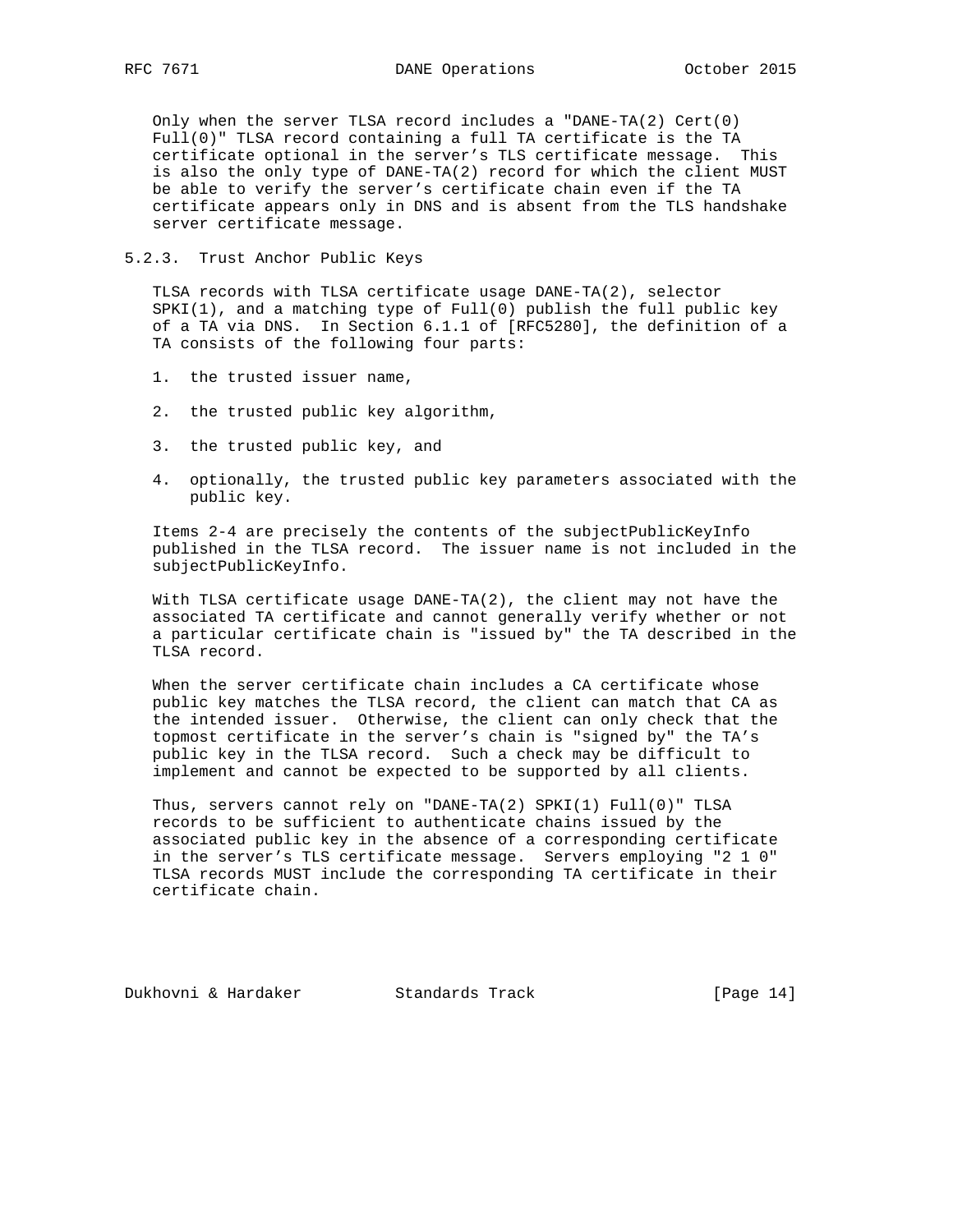If none of the server's certificate chain elements match a public key specified in a TLSA record, and at least one "DANE-TA(2) SPKI(1) Full(0)" TLSA record is available, it is RECOMMENDED that clients check to see whether or not the topmost certificate in the chain is signed by the provided public key and has not expired, and in that case consider the server authenticated, provided the rest of the chain passes validation, including leaf certificate name checks.

5.3. Certificate Usage PKIX-EE(1)

This certificate usage is similar to  $DANE-EE(3)$ ; but, in addition, PKIX verification is required. Therefore, name checks, certificate expiration, CT, etc. apply as they would without DANE.

5.4. Certificate Usage PKIX-TA(0)

 This section updates [RFC6698] by specifying new client implementation requirements. Clients that trust intermediate certificates MUST be prepared to construct longer PKIX chains than would be required for PKIX alone.

 TLSA certificate usage PKIX-TA(0) allows a domain to publish constraints on the set of PKIX CAs trusted to issue certificates for its TLS servers. A PKIX-TA(0) TLSA record matches PKIX-verified trust chains that contain an issuer certificate (root or intermediate) that matches its Certificate Association Data field (typically a certificate or digest).

 PKIX-TA(0) requires more complex coordination (than with DANE-TA(2) or DANE-EE(3)) between the Customer Domain and the Service Provider in hosting arrangements. Thus, this certificate usage is NOT RECOMMENDED when the Service Provider is not also the TLSA Publisher (at the TLSA base domain obtained via CNAMEs, SRV records, or MX records).

 TLSA Publishers who publish TLSA records for a particular public root CA will expect that clients will only accept chains anchored at that root. It is possible, however, that the client's trusted certificate store includes some intermediate CAs, either with or without the corresponding root CA. When a client constructs a trust chain leading from a trusted intermediate CA to the server leaf certificate, such a "truncated" chain might not contain the trusted root published in the server's TLSA record.

 If the omitted root is also trusted, the client may erroneously reject the server chain if it fails to determine that the shorter chain it constructed extends to a longer trusted chain that matches the TLSA record. Thus, when matching a usage PKIX-TA(0) TLSA record,

Dukhovni & Hardaker Standards Track [Page 15]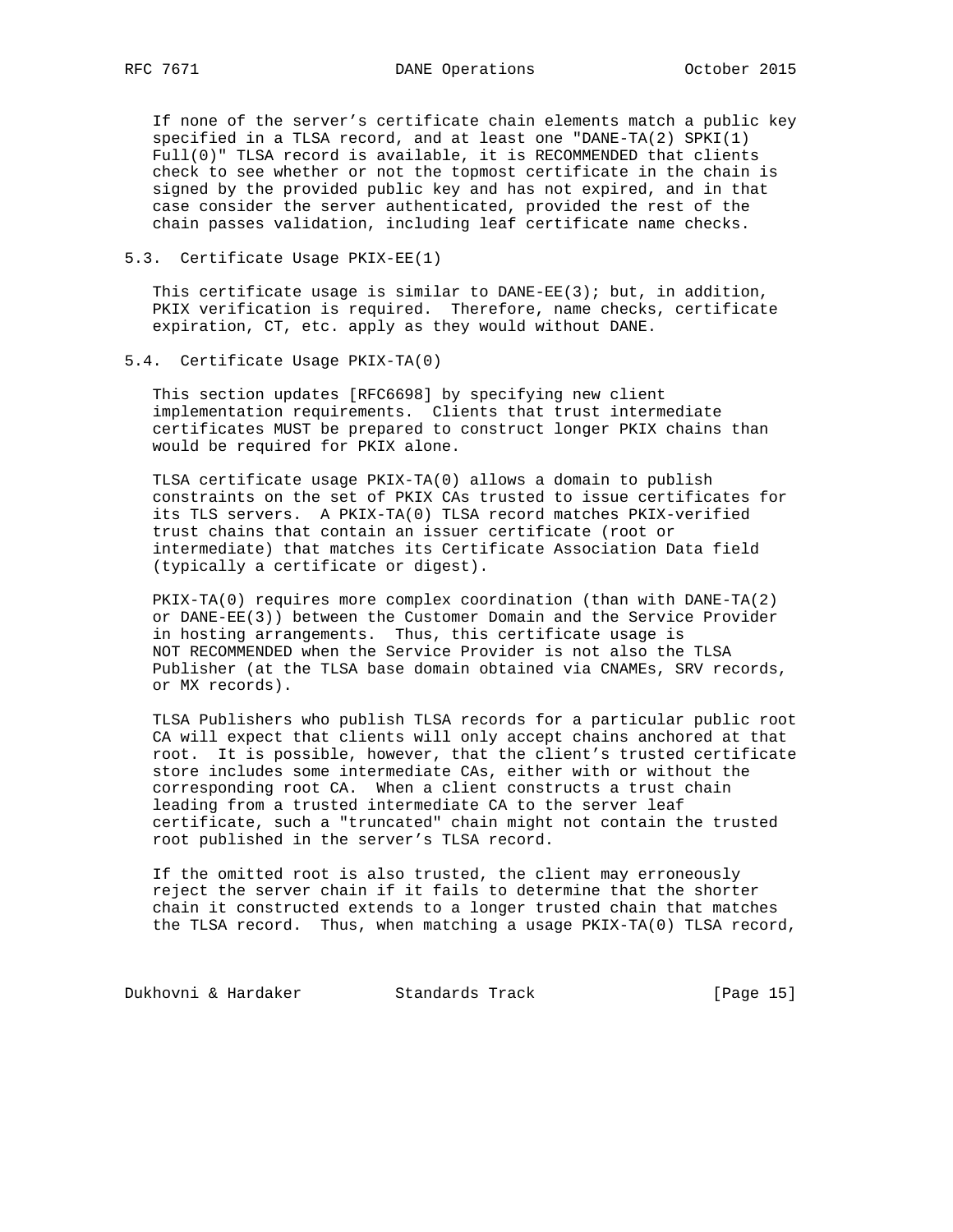so long as no matching certificate has yet been found, a client MUST continue extending the chain even after any locally trusted certificate is found. If no TLSA records have matched any of the elements of the chain and the trusted certificate found is not self-issued, the client MUST attempt to build a longer chain in case a certificate closer to the root matches the server's TLSA record.

## 6. Service Provider and TLSA Publisher Synchronization

 Whenever possible, the TLSA Publisher and the Service Provider should be the same entity. Otherwise, they need to coordinate changes to ensure that TLSA records published by the TLSA Publisher don't fall out of sync with the server certificate used by the Service Provider. Such coordination is difficult, and service outages will result when coordination fails.

 Publishing the TLSA record in the Service Provider's zone avoids the complexity of bilateral coordination of server certificate configuration and TLSA record management. Even when the TLSA RRset has to be published in the Customer Domain's DNS zone (perhaps the client application does not "chase" CNAMEs to the TLSA base domain), it is possible to employ CNAME records to delegate the content of the TLSA RRset to a domain operated by the Service Provider.

 Only certificate usages DANE-EE(3) and DANE-TA(2) work well with TLSA CNAMEs across organizational boundaries. With PKIX-TA(0) or PKIX-EE(1), the Service Provider would need to obtain certificates in the name of the Customer Domain from a suitable public CA (securely impersonate the customer), or the customer would need to provision the relevant private keys and certificates at the Service Provider's systems.

- Certificate Usage DANE-EE(3): In this case, the Service Provider can publish a single TLSA RRset that matches the server certificate or public key digest. The same RRset works for all Customer Domains because name checks do not apply with DANE-EE(3) TLSA records (see Section 5.1). A Customer Domain can create a CNAME record pointing to the TLSA RRset published by the Service Provider.
- Certificate Usage DANE-TA(2): When the Service Provider operates a private CA, the Service Provider is free to issue a certificate bearing any customer's domain name. Without DANE, such a certificate would not pass trust verification, but with DANE, the customer's TLSA RRset that is aliased to the provider's TLSA RRset can delegate authority to the provider's CA for the corresponding service. The Service Provider can generate appropriate

Dukhovni & Hardaker Standards Track [Page 16]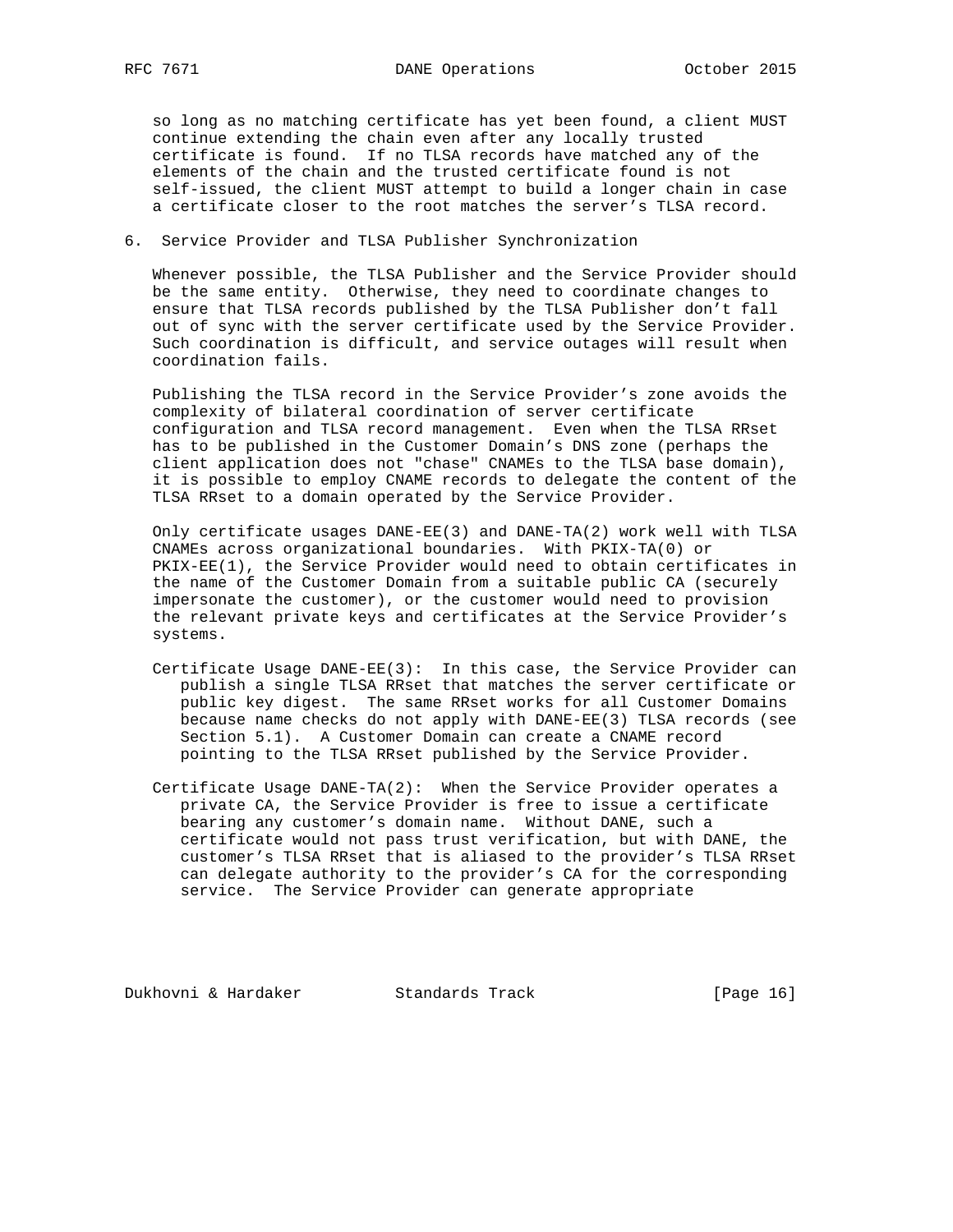certificates for each customer and use the SNI information provided by clients to select the right certificate chain to present to each client.

 Below are example DNS records (assumed "secure" and shown without the associated DNSSEC information, such as record signatures) that illustrate both of the above models in the case of an HTTPS service whose clients all support DANE TLS. These examples work even with clients that don't "chase" CNAMEs when constructing the TLSA base domain (see Section 7 below).

 ; The hosted web service is redirected via a CNAME alias. ; The associated TLSA RRset is also redirected via a CNAME alias.  $\mathcal{L}$  ; Certificate usage DANE-EE(3) makes it possible to deploy ; a single provider certificate for all Customer Domains.  $\mathcal{L}$  www1.example.com. IN CNAME w1.example.net. \_443.\_tcp.www1.example.com. IN CNAME \_443.\_tcp.w1.example.net. \_443.\_tcp.w1.example.net. IN TLSA 3 1 1 ( 8A9A70596E869BED72C69D97A8895DFA D86F300A343FECEFF19E89C27C896BC9 )  $\mathcal{L}$  ; A CA at the provider can also issue certificates for each Customer ; Domain and employ the DANE-TA(2) certificate usage to ; designate the provider's CA as a TA.  $\mathcal{L}$  www2.example.com. IN CNAME w2.example.net. \_443.\_tcp.www2.example.com. IN CNAME \_443.\_tcp.w2.example.net. \_443.\_tcp.w2.example.net. IN TLSA 2 0 1 ( C164B2C3F36D068D42A6138E446152F5 68615F28C69BD96A73E354CAC88ED00C )

 With protocols that support explicit transport redirection via DNS MX records, SRV records, or other similar records, the TLSA base domain is based on the redirected transport endpoint rather than the origin domain. With SMTP, for example, when an email service is hosted by a Service Provider, the Customer Domain's MX hostnames will point at the Service Provider's SMTP hosts. When the Customer Domain's DNS zone is signed, the MX hostnames can be securely used as the base

Dukhovni & Hardaker Standards Track [Page 17]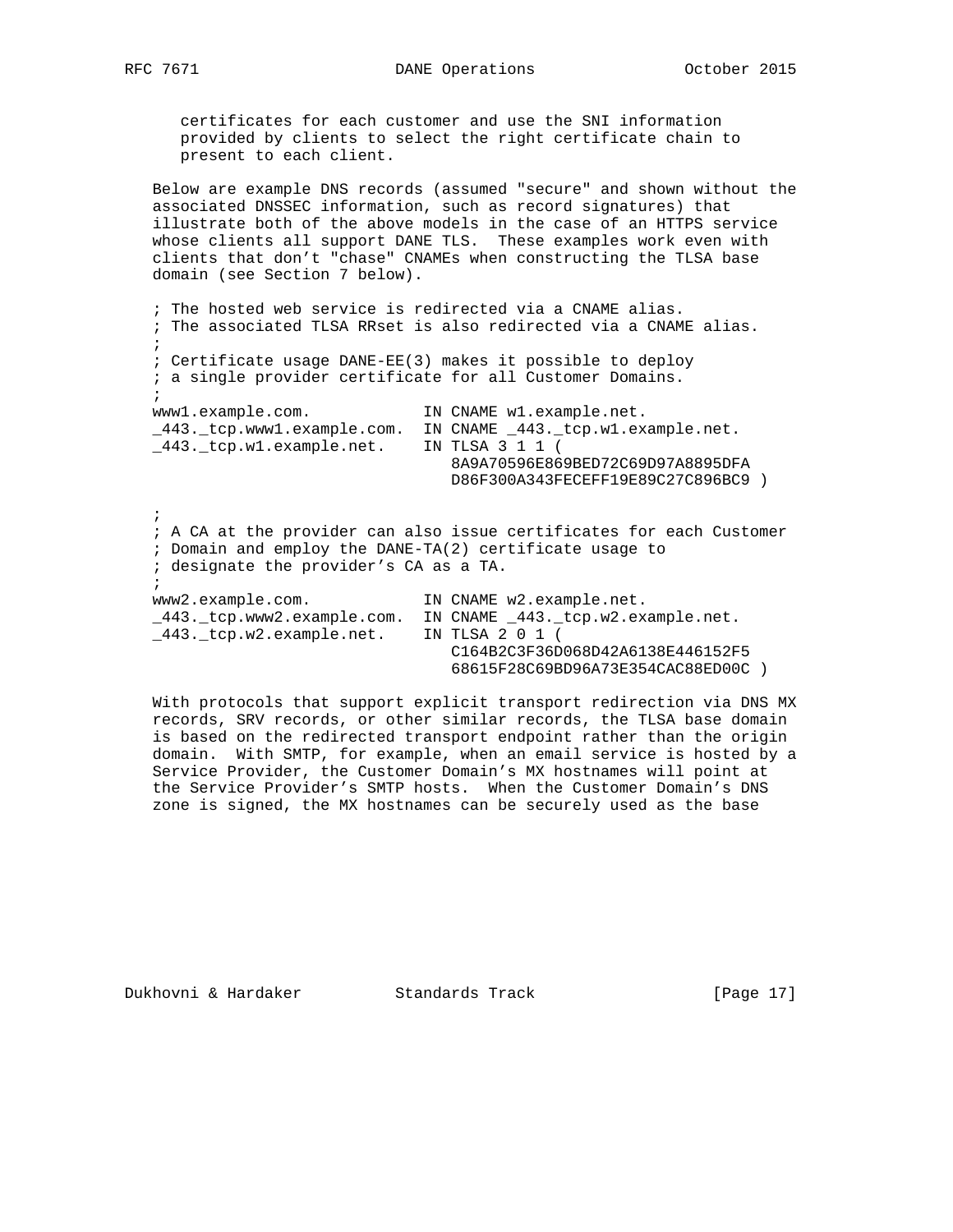domains for TLSA records that are published and managed by the Service Provider. For example (without the required DNSSEC information, such as record signatures):

| IN MX 0 mx1.example.net.                                              |
|-----------------------------------------------------------------------|
| IN MX 0 mx2.example.net.                                              |
| IN TLSA 3 1 1 (                                                       |
| 8A9A70596E869BED72C69D97A8895DFA<br>D86F300A343FECEFF19E89C27C896BC9) |
| IN TLSA 3 1 1 (                                                       |
| C164B2C3F36D068D42A6138E446152F5<br>68615F28C69BD96A73E354CAC88ED00C  |
|                                                                       |

 If redirection to the Service Provider's domain (via MX records, SRV records, or any similar mechanism) is not possible and aliasing of the TLSA record is not an option, then more complex coordination between the Customer Domain and Service Provider will be required. Either the Customer Domain periodically provides private keys and a corresponding certificate chain to the provider (after making appropriate changes in its TLSA records), or the Service Provider periodically generates the keys and certificates and needs to wait for matching TLSA records to be published by its Customer Domains before deploying newly generated keys and certificate chains. Section 7 below describes an approach that employs CNAME "chasing" to avoid the difficulties of coordinating key management across organizational boundaries.

 For further information about combining DANE and SRV, please see [RFC7673].

7. TLSA Base Domain and CNAMEs

 When the application protocol does not support service location indirection via MX, SRV, or similar DNS records, the service may be redirected via a CNAME. A CNAME is a more blunt instrument for this purpose because, unlike an MX or SRV record, it remaps the entire origin domain to the target domain for all protocols.

 The complexity of coordinating key management is largely eliminated when DANE TLSA records are found in the Service Provider's domain, as discussed in Section 6. Therefore, DANE TLS clients connecting to a server whose domain name is a CNAME alias SHOULD follow the CNAME "hop by hop" to its ultimate target host (noting at each step whether or not the CNAME is DNSSEC validated). If at each stage of CNAME expansion the DNSSEC validation status is "secure", the final target name SHOULD be the preferred base domain for TLSA lookups.

Dukhovni & Hardaker Standards Track [Page 18]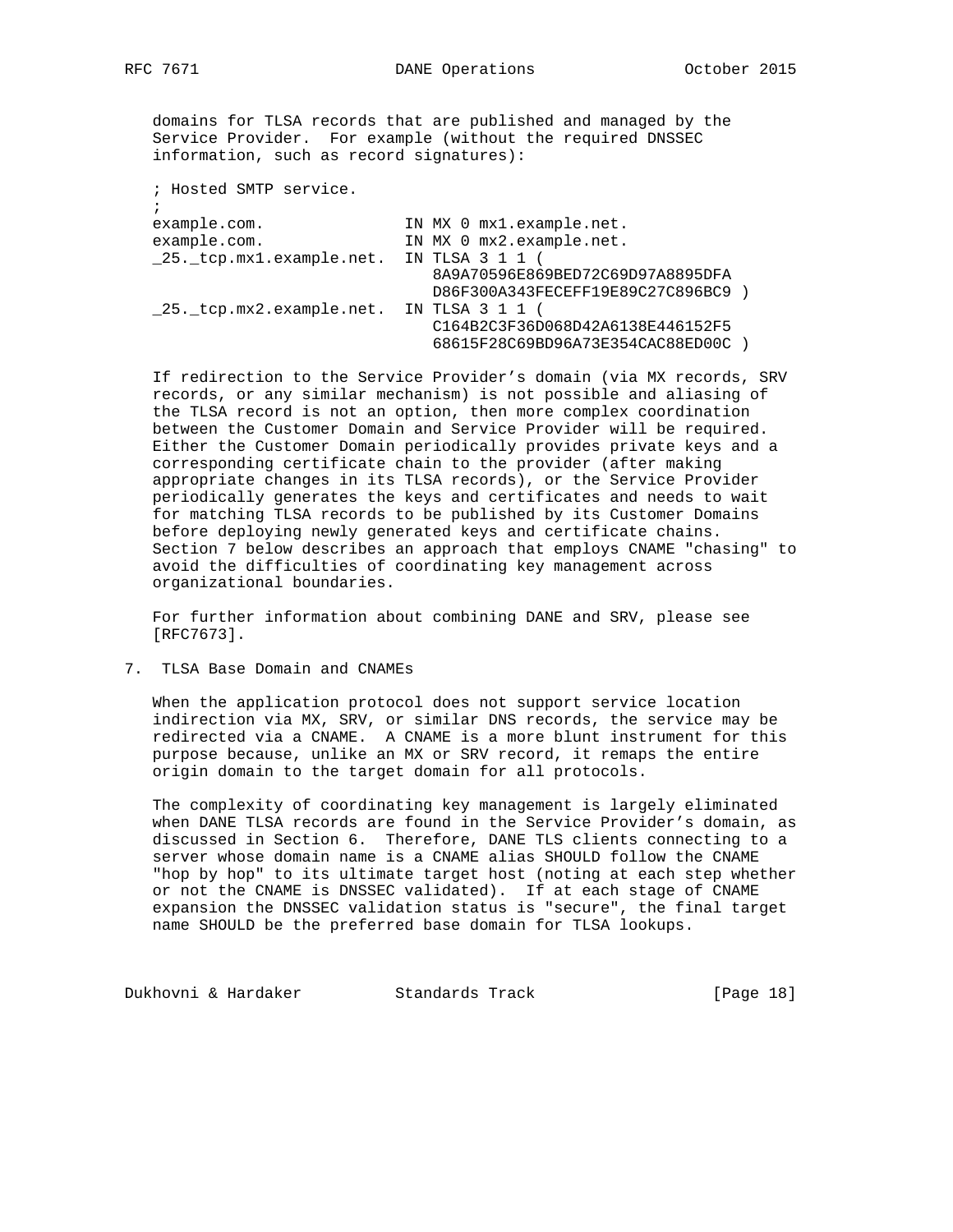Implementations failing to find a TLSA record using a base name of the final target of a CNAME expansion SHOULD issue a TLSA query using the original destination name. That is, the preferred TLSA base domain SHOULD be derived from the fully expanded name and, failing that, SHOULD be the initial domain name.

 When the TLSA base domain is the result of "secure" CNAME expansion, the resulting domain name MUST be used as the HostName in the client's SNI extension and MUST be the primary reference identifier for peer certificate matching with certificate usages other than  $DANE-EE(3)$ .

 Protocol-specific TLSA specifications may provide additional guidance or restrictions when following CNAME expansions.

 Though CNAMEs are illegal on the right-hand side of most indirection records, such as MX and SRV records, they are supported by some implementations. For example, if the MX or SRV host is a CNAME alias, some implementations may "chase" the CNAME. If they do, they SHOULD use the target hostname as the preferred TLSA base domain as described above (and, if the TLSA records are found there, also use the CNAME-expanded domain in SNI and certificate name checks).

#### 8. TLSA Publisher Requirements

 This section updates [RFC6698] by specifying that the TLSA Publisher MUST ensure that each combination of certificate usage, selector, and matching type in the server's TLSA RRset includes at least one record that matches the server's current certificate chain. TLSA records that match recently retired or yet-to-be-deployed certificate chains will be present during key rollover. Such past or future records MUST NOT at any time be the only records published for any given combination of usage, selector, and matching type. The TLSA record update process described below ensures that this requirement is met.

 While a server is to be considered authenticated when its certificate chain is matched by any of the published TLSA records, not all clients support all combinations of TLSA record parameters. Some clients may not support some digest algorithms; others may either not support or exclusively support the PKIX certificate usages. Some clients may prefer to negotiate [RFC7250] raw public keys, which are only compatible with TLSA records whose certificate usage is DANE-EE(3) with selector SPKI(1). The only other TLSA record type that is potentially compatible with raw public keys is "DANE-EE(3) Cert(0) Full(0)", but support for raw public keys with that TLSA record type is not expected to be broadly implemented.

Dukhovni & Hardaker Standards Track [Page 19]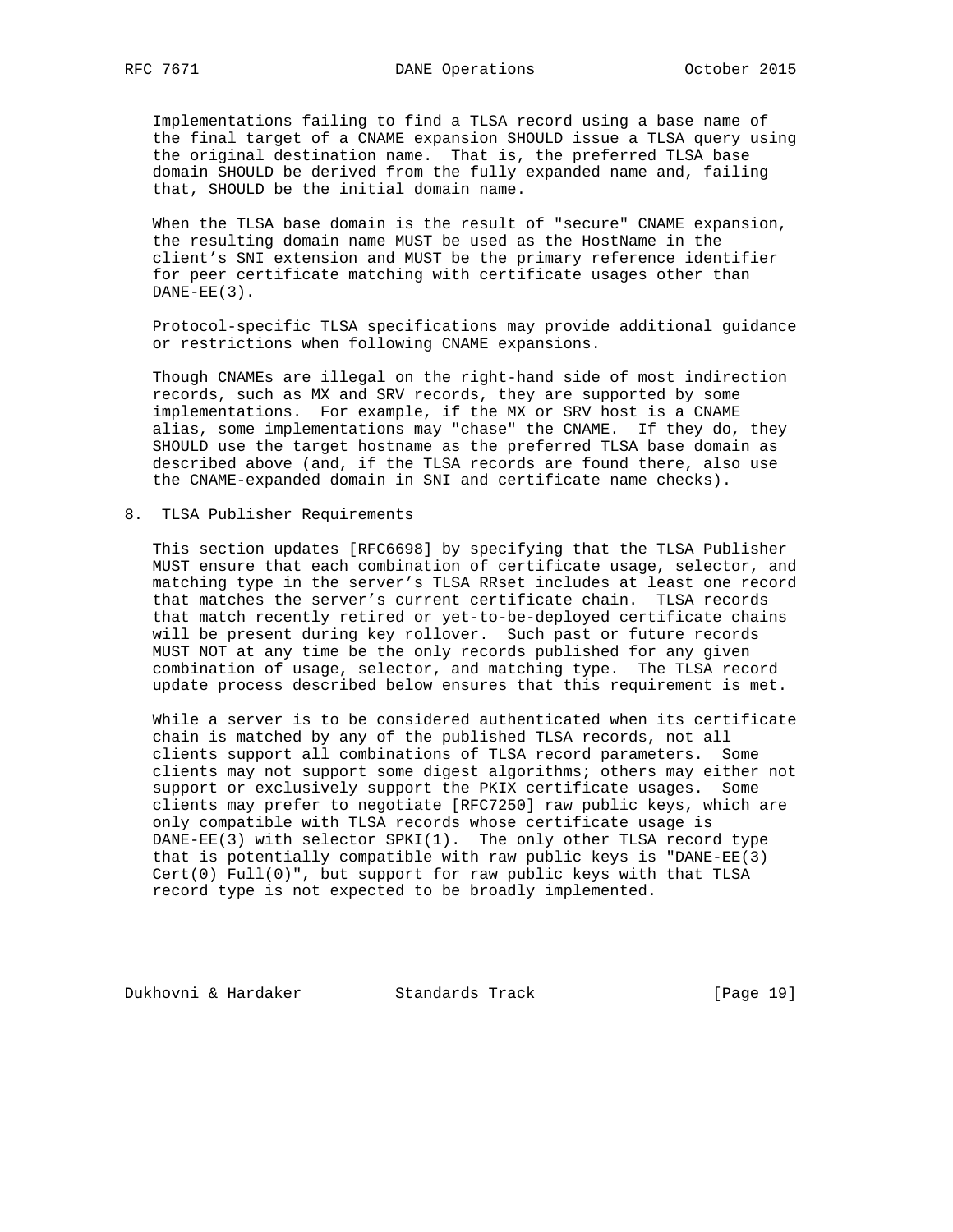A consequence of the above uncertainty as to which TLSA parameters are supported by any given client is that servers need to ensure that each and every parameter combination that appears in the TLSA RRset is, on its own, sufficient to match the server's current certificate chain. In particular, when deploying new keys or new parameter combinations, some care is required to not generate parameter combinations that only match past or future certificate chains (or raw public keys). The rest of this section explains how to update the TLSA RRset in a manner that ensures that the above requirement is met.

#### 8.1. Key Rollover with Fixed TLSA Parameters

 The simplest case is key rollover while retaining the same set of published parameter combinations. In this case, TLSA records matching the existing server certificate chain (or raw public keys) are first augmented with corresponding records matching the future keys, at least two Times to Live (TTLs) or longer before the new chain is deployed. This allows the obsolete RRset to age out of client caches before the new chain is used in TLS handshakes. Once sufficient time has elapsed and all clients performing DNS lookups are retrieving the updated TLSA records, the server administrator may deploy the new certificate chain, verify that it works, and then remove any obsolete records matching the chain that is no longer active:

; Initial TLSA RRset.

 $\mathcal{L}$ 

 $\mathcal{L}$ 

\_443.\_tcp.www.example.org. IN TLSA 3 1 1 01d09d19c2139a46...

 ; Transitional TLSA RRset published at least two TTLs before ; the actual key change.  $\mathcal{L}$ 

 \_443.\_tcp.www.example.org. IN TLSA 3 1 1 01d09d19c2139a46... \_443.\_tcp.www.example.org. IN TLSA 3 1 1 7aa7a5359173d05b...

; Final TLSA RRset after the key change.

\_443.\_tcp.www.example.org. IN TLSA 3 1 1 7aa7a5359173d05b...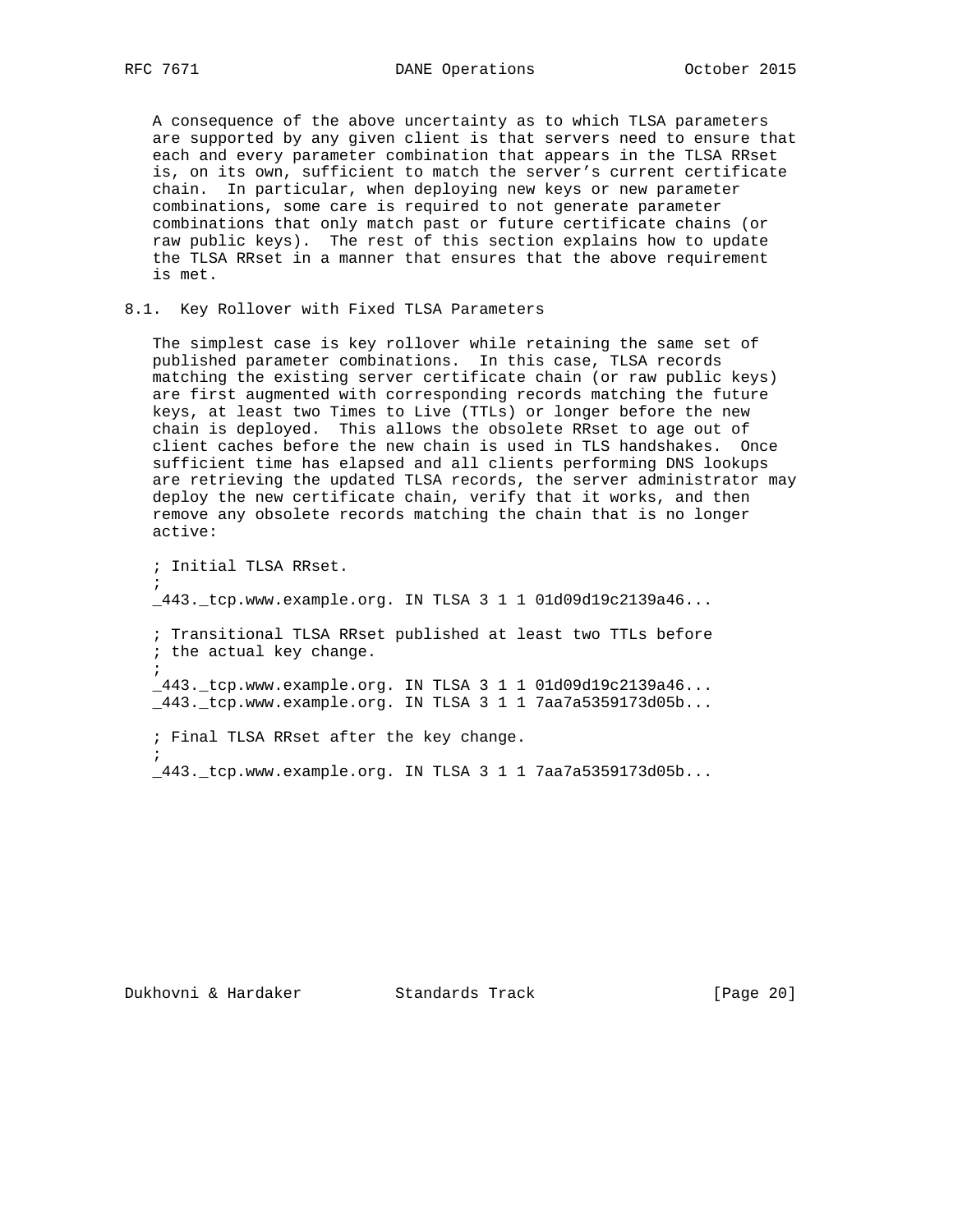$\mathcal{L}$ 

 The next case to consider is adding or switching to a new combination of TLSA parameters. In this case, publish the new parameter combinations for the server's existing certificate chain first, and only then deploy new keys if desired:

; Initial TLSA RRset.

\_443.\_tcp.www.example.org. IN TLSA 1 1 1 01d09d19c2139a46...

 ; New TLSA RRset, same key re-published as DANE-EE(3).  $\mathcal{L}$ 

\_443.\_tcp.www.example.org. IN TLSA 3 1 1 01d09d19c2139a46...

8.2. Switching to DANE-TA(2) from DANE-EE(3)

 This section explains how to migrate to a new certificate chain and TLSA record with usage DANE-TA(2) from a self-signed server certificate and a "DANE-EE(3) SPKI(1) SHA2-256(1)" TLSA record. This example assumes that a new private key is generated in conjunction with transitioning to a new certificate issued by the desired TA.

 The original "3 1 1" TLSA record supports [RFC7250] raw public keys, and clients may choose to negotiate their use. The use of raw public keys rules out the possibility of certificate chain verification. Therefore, the transitional TLSA record for the planned DANE-TA(2) certificate chain is a "3 1 1" record that works even when raw public keys are used. The TLSA RRset is updated to use DANE-TA(2) only after the new chain is deployed and the "3 1 1" record matching the original key is dropped.

 This process follows the requirement that each combination of parameters present in the RRset is always sufficient to validate the server. It avoids publishing a transitional TLSA RRset in which "3 1 1" matches only the current key and "2 0 1" matches only the future certificate chain, because these might not work reliably during the initial deployment of the new keys.

Dukhovni & Hardaker Standards Track [Page 21]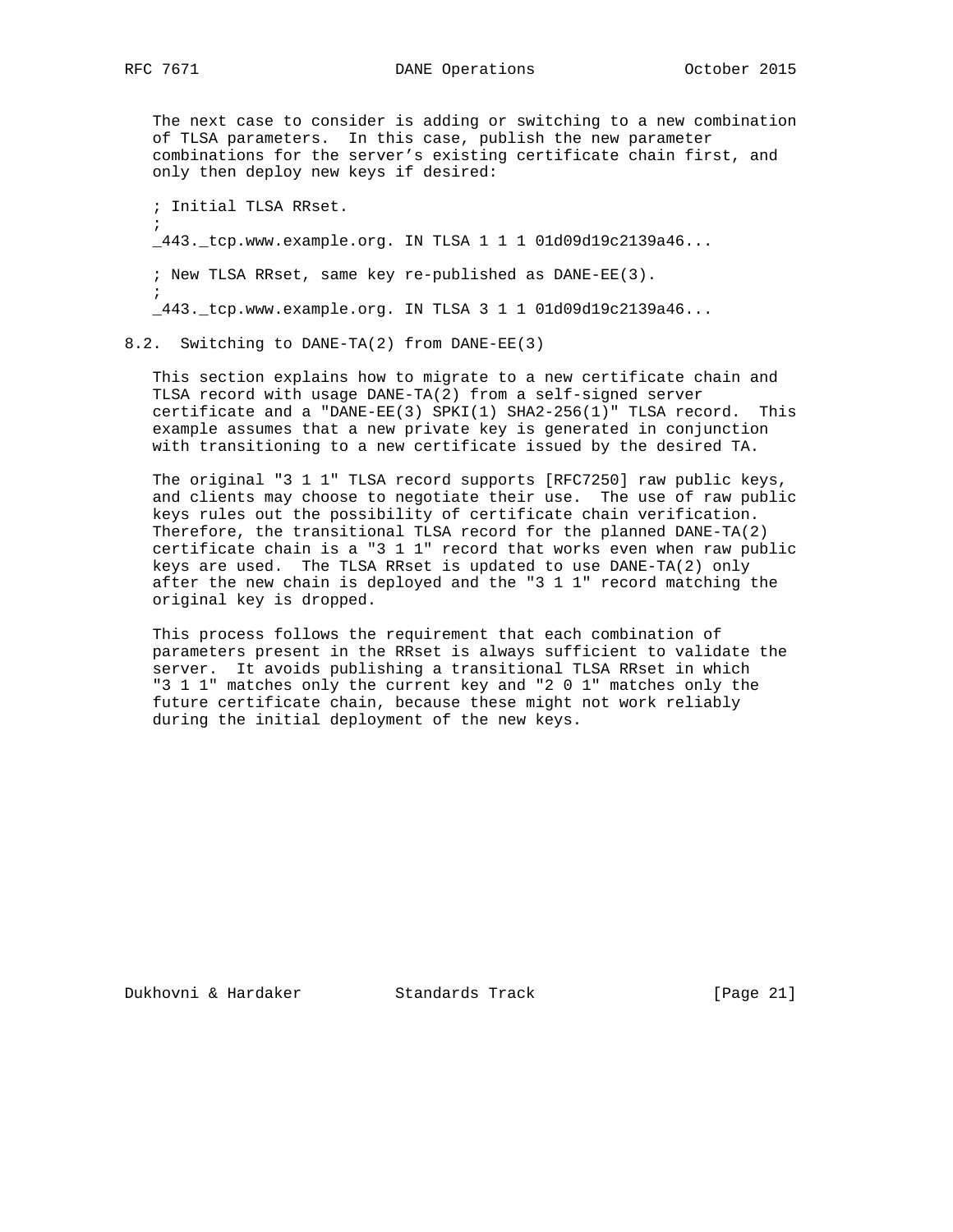; Initial TLSA RRset.  $\mathcal{L}$  \_443.\_tcp.www.example.org. IN TLSA 3 1 1 01d09d19c2139a46... ; Transitional TLSA RRset, published at least two TTLs before the ; actual key change. The new keys are issued by a DANE-TA(2) CA ; but are initially specified via a DANE-EE(3) association.  $\mathcal{L}$  $\_443.$   $\_top.$  www.example.org. IN TLSA 3 1 1 01d09d19c2139a46... \_443.\_tcp.www.example.org. IN TLSA 3 1 1 7aa7a5359173d05b... ; The final TLSA RRset after the key change. Now that the old ; self-signed EE key is out of the picture, publish the issuing ; TA of the new chain.  $\mathcal{L}$  \_443.\_tcp.www.example.org. IN TLSA 2 0 1 c57bce38455d9e3d... 8.3. Switching to New TLSA Parameters When employing a new digest algorithm in the TLSA RRset, for compatibility with digest algorithm agility as specified in Section 9 below, administrators SHOULD publish the new digest algorithm with each combination of certificate usage and selector for each associated key or chain used with any other digest algorithm. When removing an algorithm, remove it entirely. Each digest algorithm employed SHOULD match the same set of chains (or raw public keys). ; Initial TLSA RRset with "DANE-EE(3) SHA2-256(1)" associations

 ; for two keys.  $\mathcal{L}$  \_443.\_tcp.www.example.org. IN TLSA 3 1 1 01d09d19c2139a46... \_443.\_tcp.www.example.org. IN TLSA 3 1 1 7aa7a5359173d05b... ; New TLSA RRset, also with SHA2-512(2) associations ; for each key.  $\mathcal{L}$  \_443.\_tcp.www.example.org. IN TLSA 3 1 1 01d09d19c2139a46... \_443.\_tcp.www.example.org. IN TLSA 3 1 2 d9947c35089310bc... \_443.\_tcp.www.example.org. IN TLSA 3 1 1 7aa7a5359173d05b... \_443.\_tcp.www.example.org. IN TLSA 3 1 2 89a7486a4b6ae714...

# Dukhovni & Hardaker Standards Track [Page 22]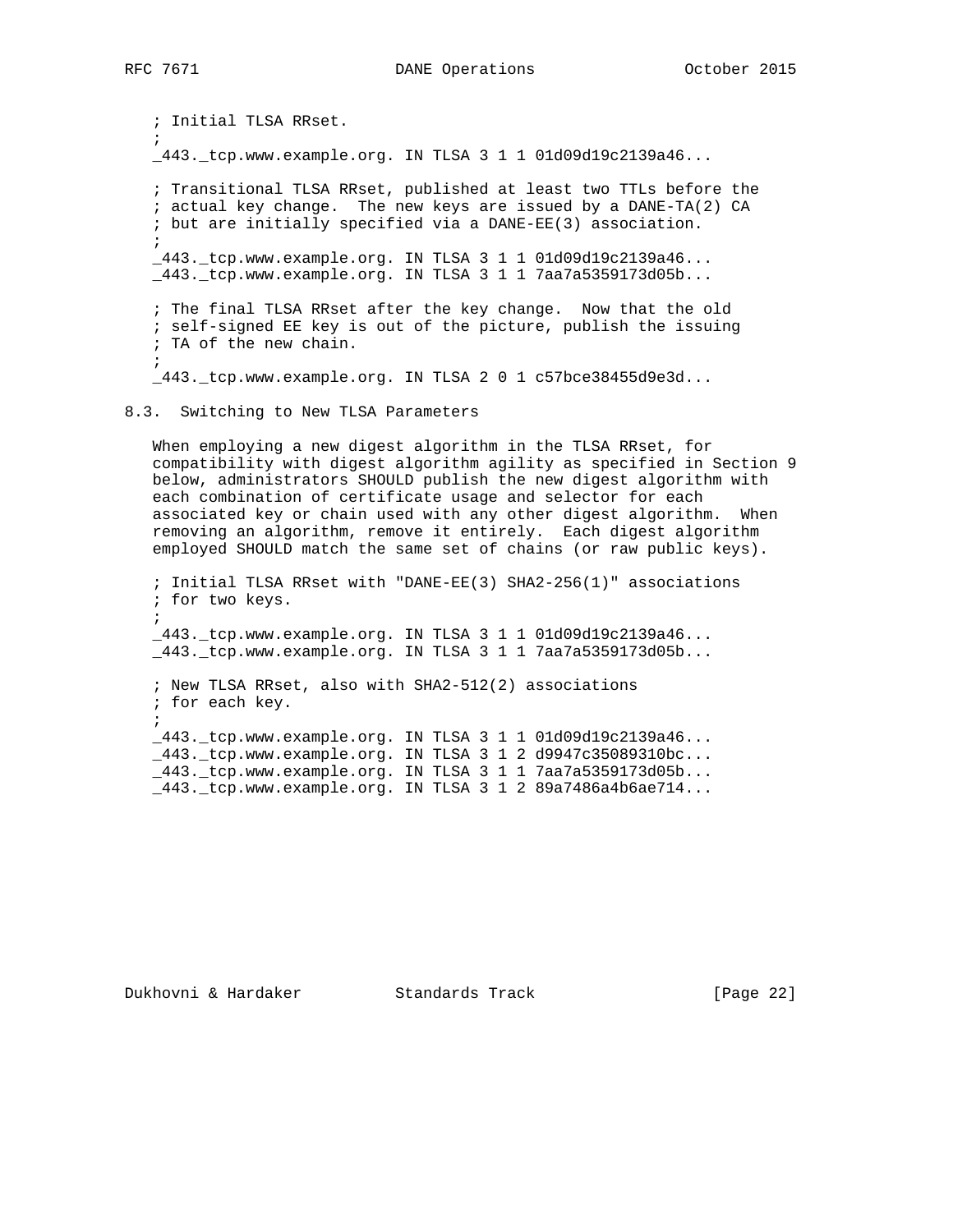#### 8.4. TLSA Publisher Requirements: Summary

 In summary, server operators updating TLSA records should make one change at a time. The individual safe changes are as follows:

- o Pre-publish new certificate associations that employ the same TLSA parameters (usage, selector, and matching type) as existing TLSA records, but match certificate chains that will be deployed in the near future.
- o Wait for stale TLSA RRsets to expire from DNS caches before configuring servers to use the new certificate chain.
- o Remove TLSA records matching any certificate chains that are no longer deployed.
- o Publish TLSA RRsets in which all parameter combinations (certificate usage, selector, and matching type) present in the RRset match the same set of current and planned certificate chains.

 The above steps are intended to ensure that at all times, and for each combination of usage, selector, and matching type, at least one TLSA record corresponds to the server's current certificate chain. Each combination of certificate usage, selector, and matching type in a server's TLSA RRset SHOULD NOT at any time (including unexpired RRsets in client caches) match only some combination of future or past certificate chains. As a result, no matter what combinations of usage, selector, and matching type may be supported by a given client, they will be sufficient to authenticate the server.

9. Digest Algorithm Agility

 While [RFC6698] specifies multiple digest algorithms, it does not specify a protocol by which the client and TLSA record publisher can agree on the strongest shared algorithm. Such a protocol would allow the client and server to avoid exposure to deprecated weaker algorithms that are published for compatibility with less capable clients but that SHOULD be avoided when possible. Such a protocol is specified below.

 This section defines a protocol for avoiding deprecated digest algorithms when these are published in a peer's TLSA RRset alongside stronger digest algorithms. Note that this protocol never avoids RRs with a DANE matching type of  $Full(0)$ , as these do not employ a digest algorithm that might someday be weakened by cryptanalysis.

Dukhovni & Hardaker Standards Track [Page 23]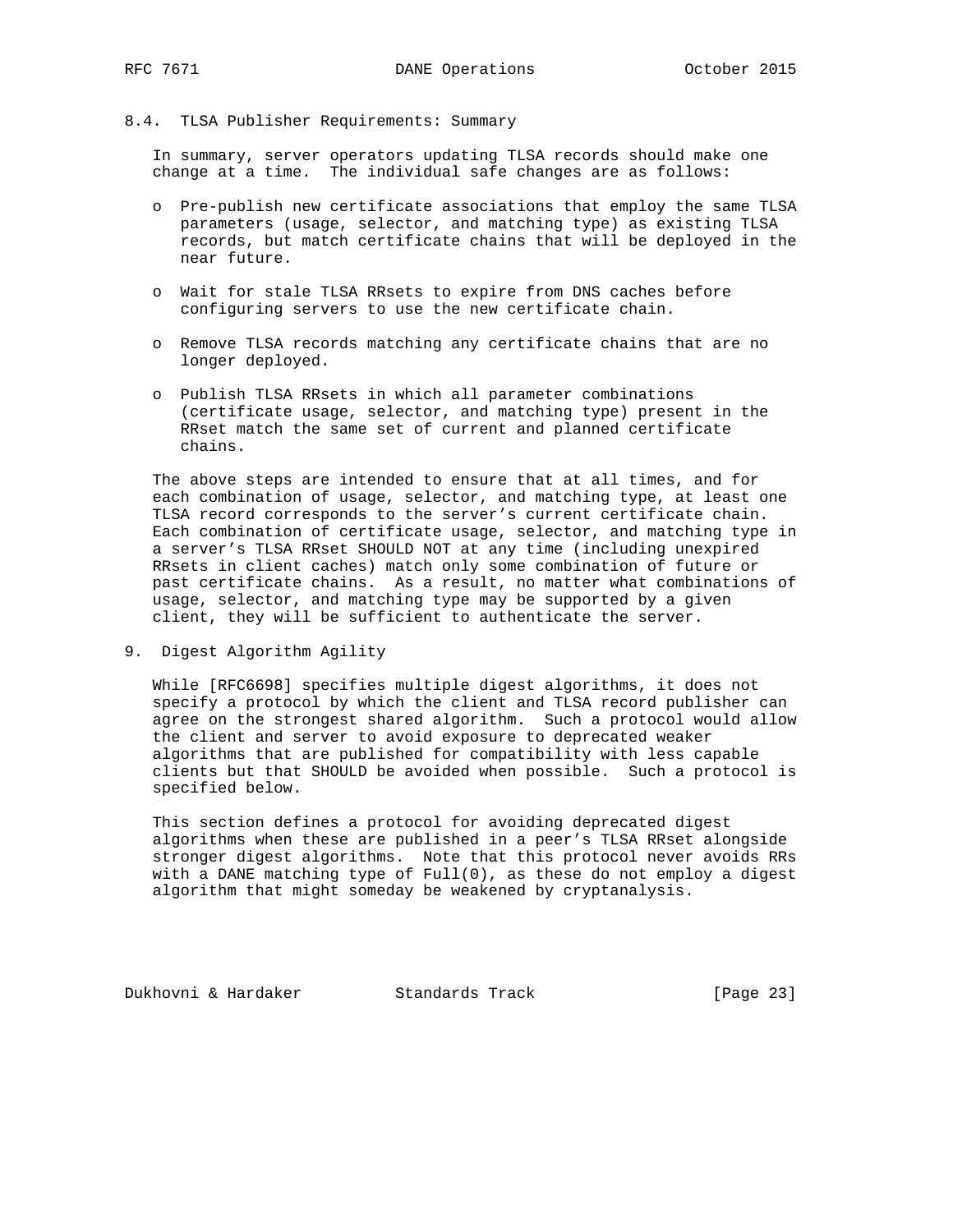Client implementations SHOULD implement a default order of digest algorithms by strength. This order SHOULD be configurable by the administrator or user of the client software. If possible, a configurable mapping from numeric DANE TLSA matching types to underlying digest algorithms provided by the cryptographic library SHOULD be implemented to allow new matching types to be used with software that predates their introduction. Configurable ordering of digest algorithms SHOULD be extensible to any new digest algorithms.

 To make digest algorithm agility possible, all published DANE TLSA RRsets MUST conform to the requirements of Section 8. Clients SHOULD use digest algorithm agility when processing the peer's DANE TLSA records. Algorithm agility is to be applied after first discarding any unusable or malformed records (unsupported digest algorithm, or incorrect digest length). For each usage and selector, the client SHOULD process only any usable records with a matching type of Full(0) and the usable records whose digest algorithm is considered by the client to be the strongest among usable records with the given usage and selector.

 Example: a client implements digest algorithm agility and prefers SHA2-512(2) over SHA2-256(1), while the server publishes an RRset that employs both digest algorithms as well as a Full(0) record.

| 25. tcp.mail.example.com. IN TLSA 3 1 1 ( |                                   |  |
|-------------------------------------------|-----------------------------------|--|
|                                           | 3FE246A848798236DD2AB78D39F0651D  |  |
|                                           | 6B6E7CA8E2984012EB0A2E1AC8A87B72) |  |
| 25. tcp.mail.example.com. IN TLSA 3 1 2 ( |                                   |  |
|                                           | D4F5AF015B46C5057B841C7E7BAB759C  |  |
|                                           | BF029526D29520C5BE6A32C67475439E  |  |
|                                           | 54AB3A945D80C743347C9BD4DADC9D8D  |  |
|                                           | 57FAB78EAA835362F3CA07CCC19A3214) |  |
| 25. tcp.mail.example.com. IN TLSA 3 1 0   |                                   |  |
|                                           | 3059301306072A8648CE3D020106082A  |  |
|                                           | 8648CE3D0301070342000471CB1F504F  |  |
|                                           | 9E4B33971376C005445DACD33CD79A28  |  |
|                                           | 81C3DED1981F18E7AAA76609DD0E4EF2  |  |
|                                           | 8265C82703030AD60C5DBA6FB8A9397A  |  |
|                                           | C0FCF06D424C885D484887            |  |

 In this case, the client SHOULD accept a server public key that matches either the "3 1 0" record or the "3 1 2" record, but it SHOULD NOT accept keys that match only the weaker "3 1 1" record.

Dukhovni & Hardaker Standards Track [Page 24]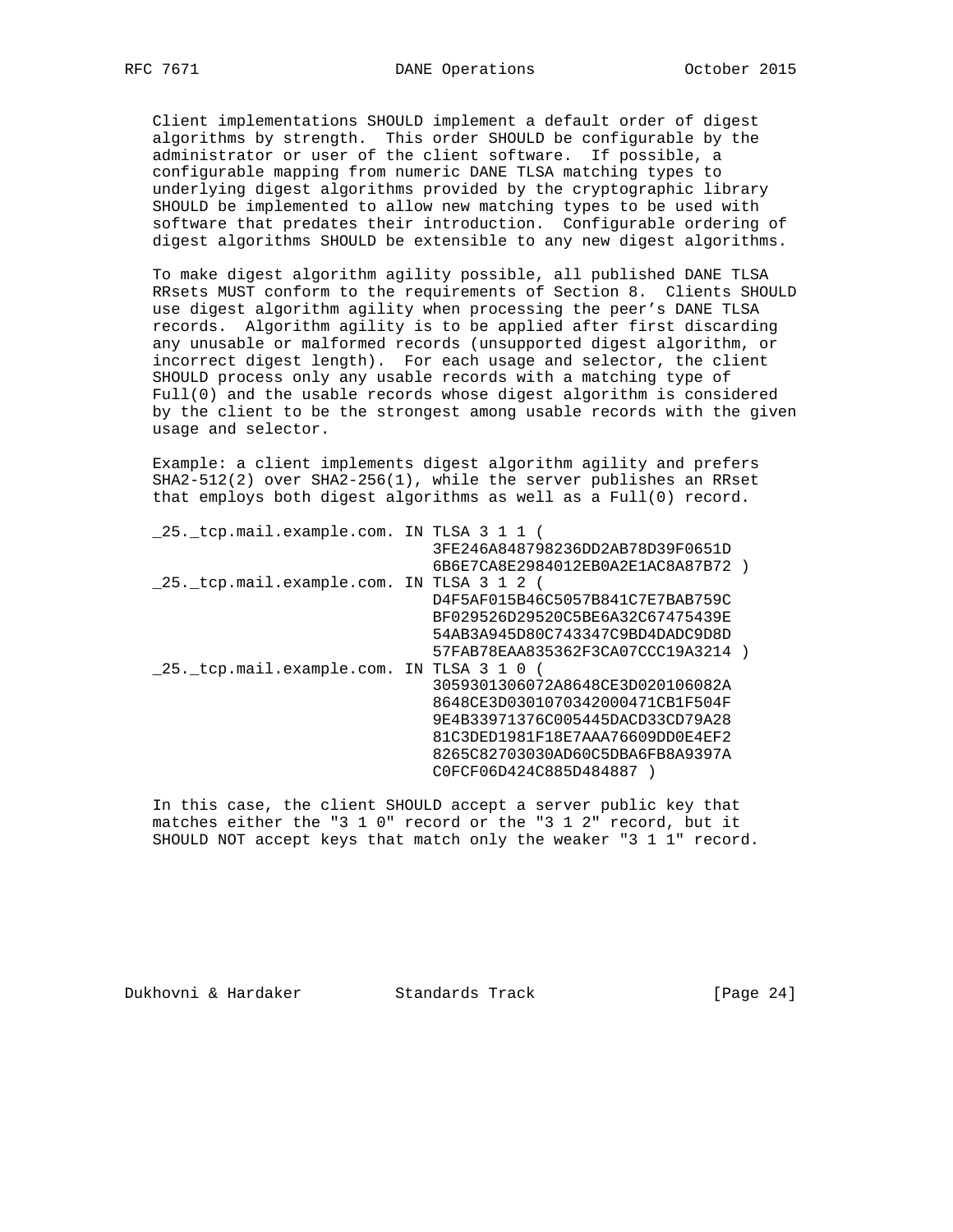10. General DANE Guidelines

 These guidelines provide guidance for using or designing protocols for DANE.

10.1. DANE DNS Record Size Guidelines

 Selecting a combination of TLSA parameters to use requires careful thought. One important consideration to take into account is the size of the resulting TLSA record after its parameters are selected.

10.1.1. UDP and TCP Considerations

 Deployments SHOULD avoid TLSA record sizes that cause UDP fragmentation.

 Although DNS over TCP would provide the ability to more easily transfer larger DNS records between clients and servers, it is not universally deployed and is still prohibited by some firewalls. Clients that request DNS records via UDP typically only use TCP upon receipt of a truncated response in the DNS response message sent over UDP. Setting the Truncation (TC) bit (Section 4.1.1 of [RFC1035]) alone will be insufficient if the response containing the TC bit is itself fragmented.

10.1.2. Packet Size Considerations for TLSA Parameters

 Server operators SHOULD NOT publish TLSA records using both a TLSA selector of Cert(0) and a TLSA matching type of Full(0), as even a single certificate is generally too large to be reliably delivered via DNS over UDP. Furthermore, two TLSA records containing full certificates will need to be published simultaneously during a certificate rollover, as discussed in Section 8.1.

While TLSA records using a TLSA selector of SPKI(1) and a TLSA matching type of Full(0) (which publish the bare public keys, i.e., without the overhead of encapsulating the keys in an X.509 certificate) are generally more compact, these are also best avoided when significantly larger than their digests. Rather, servers SHOULD publish digest-based TLSA matching types in their TLSA records, in which case the complete corresponding certificate MUST be transmitted to the client in-band during the TLS handshake. The certificate (or raw public key) can be easily verified using the digest value.

 In summary, the use of a TLSA matching type of Full(0) is NOT RECOMMENDED, and a digest-based matching type, such as SHA2-256(1), SHOULD be used instead.

Dukhovni & Hardaker Standards Track [Page 25]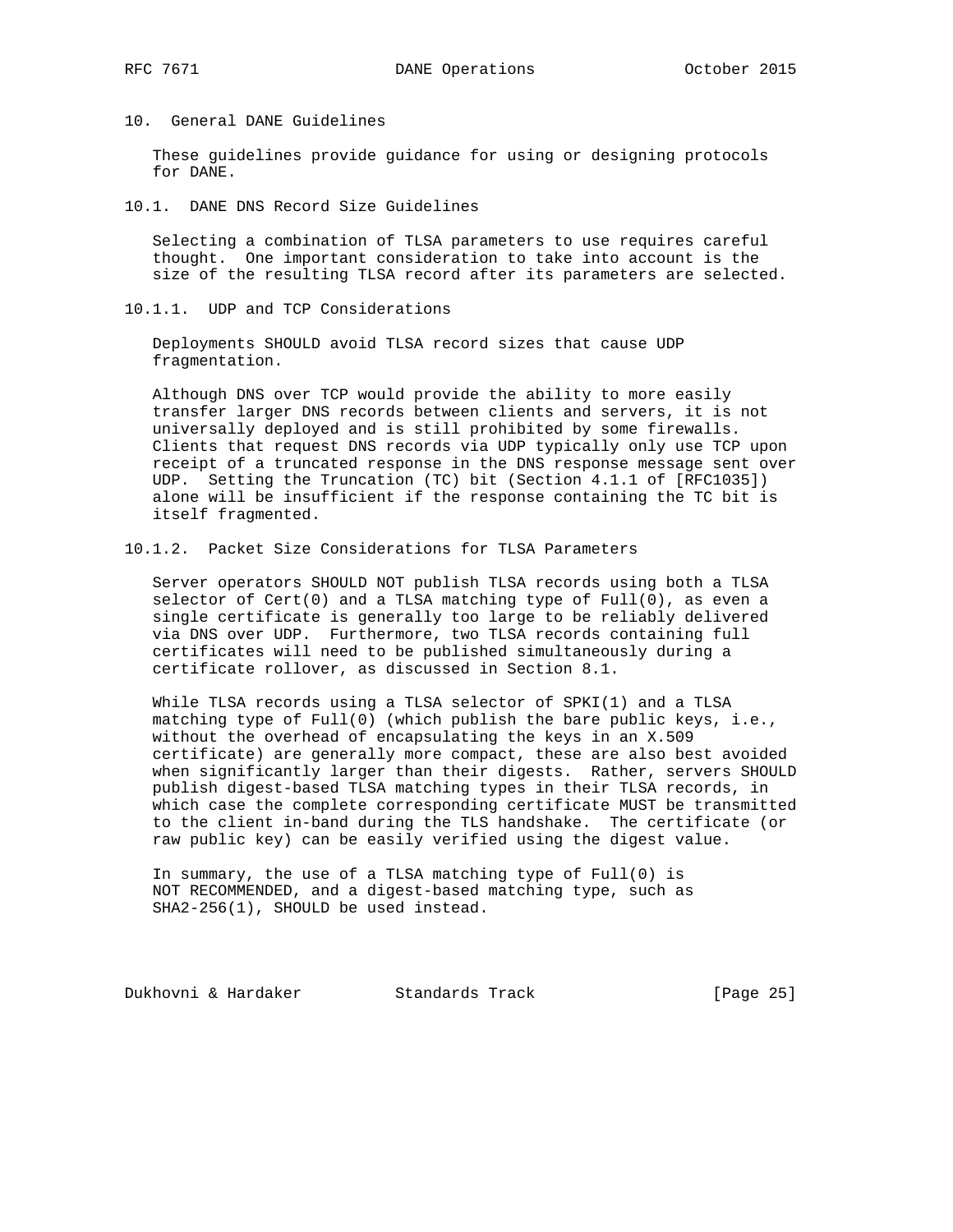# 10.2. Certificate Name Check Conventions

 Certificates presented by a TLS server will generally contain a subjectAltName (SAN) extension or a Common Name (CN) element within the subject Distinguished Name (DN). The TLS server's DNS domain name is normally published within these elements, ideally within the SAN extension. (The use of the CN field for this purpose is deprecated.)

When a server hosts multiple domains at the same transport endpoint, the server's ability to respond with the right certificate chain is predicated on correct SNI information from the client. DANE clients MUST send the SNI extension with a HostName value of the base domain of the TLSA RRset.

With the exception of TLSA certificate usage DANE-EE(3), where name checks are not applicable (see Section 5.1), DANE clients MUST verify that the client has reached the correct server by checking that the server name is listed in the server certificate's SAN or CN (when still supported). The primary server name used for this comparison MUST be the TLSA base domain; however, additional acceptable names may be specified by protocol-specific DANE standards. For example, with SMTP, both the destination domain name and the MX hostname are acceptable names to be found in the server certificate (see [RFC7672]).

 It is the responsibility of the service operator, in coordination with the TLSA Publisher, to ensure that at least one of the TLSA records published for the service will match the server's certificate chain (either the default chain or the certificate that was selected based on the SNI information provided by the client).

Given the DNSSEC-validated DNS records below:

| example.com.                              | IN MX 0 mail.example.com.         |  |
|-------------------------------------------|-----------------------------------|--|
| mail.example.com.                         | IN A 192.0.2.1                    |  |
| 25. tcp.mail.example.com. IN TLSA 2 0 1 ( |                                   |  |
|                                           | E8B54E0B4BAA815B06D3462D65FBC7C0  |  |
|                                           | CF556ECCF9F5303EBFBB77D022F834C0) |  |
|                                           |                                   |  |

 The TLSA base domain is "mail.example.com" and is required to be the HostName in the client's SNI extension. The server certificate chain is required to be signed by a TA with the above certificate SHA2-256 digest. Finally, one of the DNS names in the server certificate is required to be either "mail.example.com" or "example.com" (this additional name is a concession to compatibility with prior practice; see [RFC7672] for details).

Dukhovni & Hardaker Standards Track [Page 26]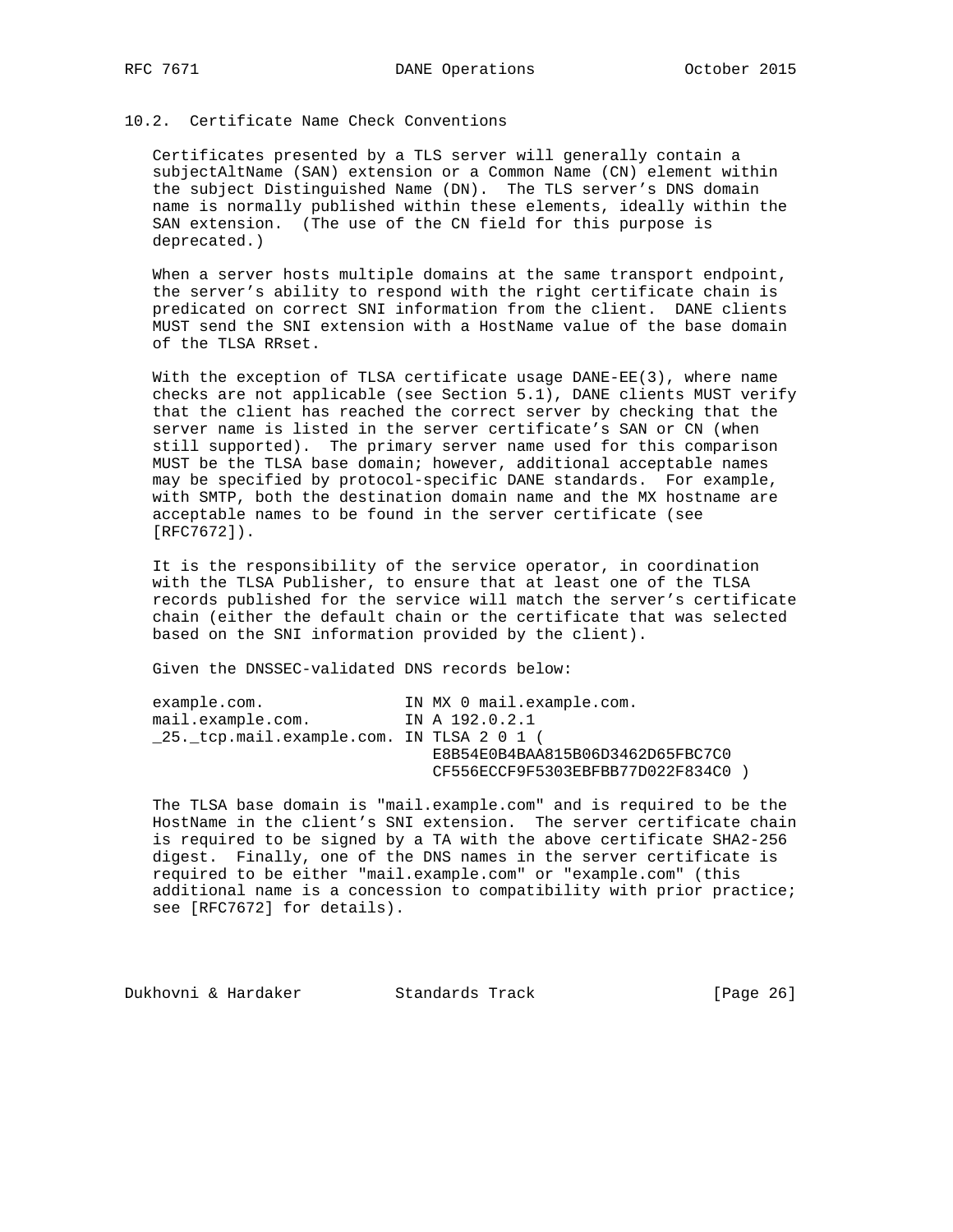[RFC6125] specifies the semantics of wildcards in server certificates for various application protocols. DANE does not change how wildcards are treated by any given application.

10.3. Design Considerations for Protocols Using DANE

 When a TLS client goes to the trouble of authenticating a certificate chain presented by a TLS server, it will typically not continue to use that server in the event of authentication failure, or else authentication serves no purpose. Some clients may, at times, operate in an "audit" mode, where authentication failure is reported to the user or in logs as a potential problem, but the connection proceeds despite the failure. Nevertheless, servers publishing TLSA records MUST be configured to allow correctly configured clients to successfully authenticate their TLS certificate chains.

 A service with DNSSEC-validated TLSA records implicitly promises TLS support. When all the TLSA records for a service are found "unusable" due to unsupported parameter combinations or malformed certificate association data, DANE clients cannot authenticate the service certificate chain. When authenticated TLS is mandatory, the client MUST NOT connect to the associated server.

 If, on the other hand, the use of TLS and DANE is "opportunistic" [RFC7435], then when all TLSA records are unusable, the client SHOULD connect to the server via an unauthenticated TLS connection, and if TLS encryption cannot be established, the client MUST NOT connect to the server.

 Standards for opportunistic DANE TLS specific to a particular application protocol may modify the above requirements. The key consideration is whether or not mandating the use of (unauthenticated) TLS even with unusable TLSA records is asking for more security than one can realistically expect. If expecting TLS support when unusable TLSA records are published is realistic for the application in question, then the application MUST avoid cleartext. If not realistic, then mandating TLS would cause clients (even in the absence of active attacks) to run into problems with various peers that do not interoperate "securely enough". That would create strong incentives to just disable Opportunistic Security and stick with cleartext.

Dukhovni & Hardaker Standards Track [Page 27]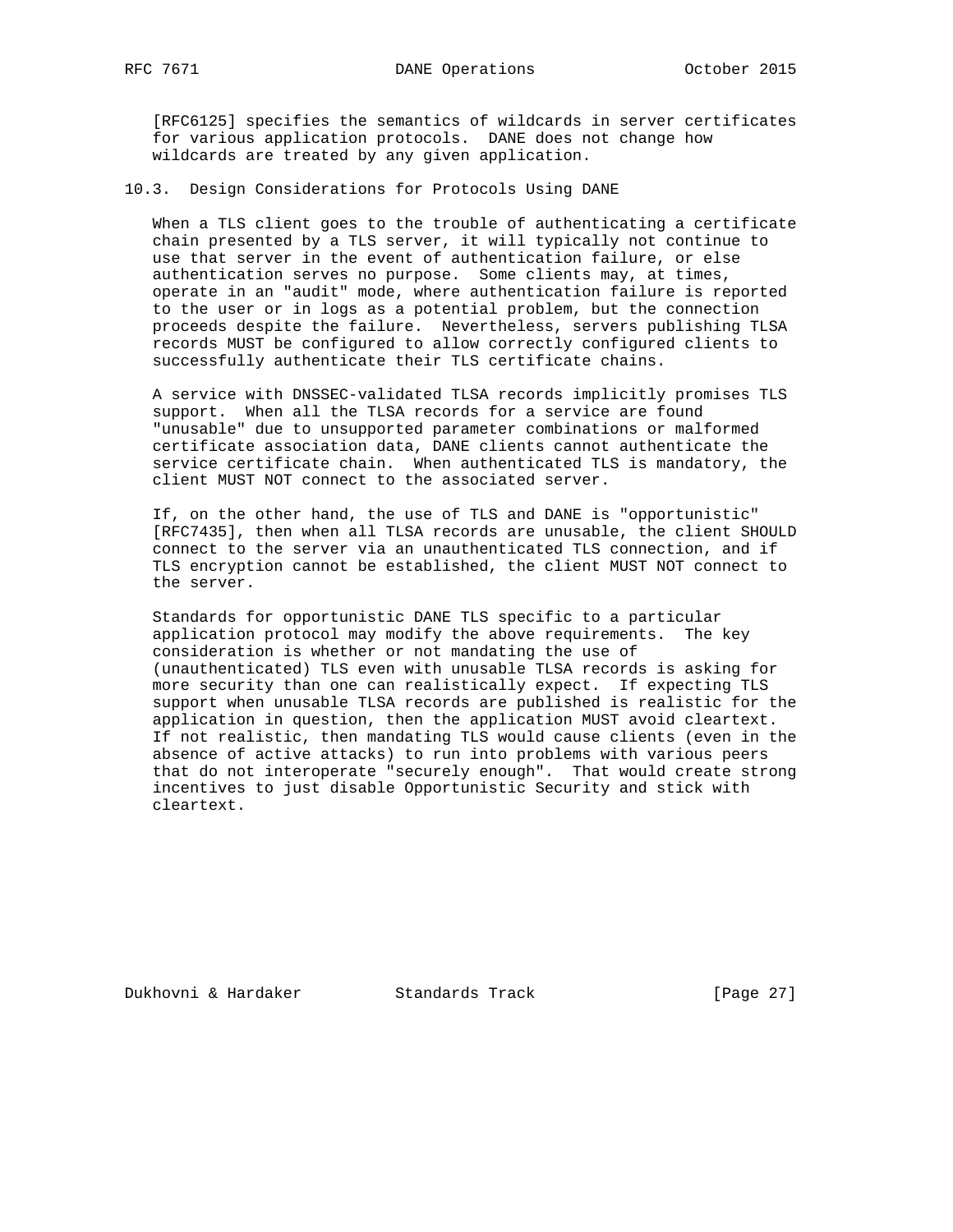#### 11. Note on DNSSEC Security

 Clearly, the security of the DANE TLSA PKI rests on the security of the underlying DNSSEC infrastructure. While this document is not a guide to DNSSEC security, a few comments may be helpful to TLSA implementers.

 With the existing public CA Web PKI, name constraints are rarely used, and a public root CA can issue certificates for any domain of its choice. With DNSSEC, under the Registry/Registrar/Registrant model, the situation is different: only the registrar of record can update a domain's DS record [RFC4034] in the registry parent zone (in some cases, however, the registry is the sole registrar). With many Generic Top-Level Domains (gTLDs) for which multiple registrars compete to provide domains in a single registry, it is important to make sure that rogue registrars cannot easily initiate an unauthorized domain transfer and thus take over DNSSEC for the domain. DNS operators are advised to set a registrar lock on their domains to offer some protection against this possibility.

 When the registrar is also the DNS operator for the domain, one needs to consider whether or not the registrar will allow orderly migration of the domain to another registrar or DNS operator in a way that will maintain DNSSEC integrity. TLSA Publishers are advised to seek out a DNS hosting registrar that makes it possible to transfer domains to another hosting provider without disabling DNSSEC.

 DNSSEC-signed RRsets cannot be securely revoked before they expire. Operators need to plan accordingly and not generate signatures of excessively long duration. For domains publishing high-value keys, a signature lifetime (length of the "signature validity period" as described in Section 8.1 of [RFC4033]) of a few days is reasonable, and the zone can be re-signed daily. For domains with less critical data, a reasonable signature lifetime is a couple of weeks to a month, and the zone can be re-signed weekly.

 Short signature lifetimes require tighter synchronization of primary and secondary nameservers, to make sure that secondary servers never serve records with expired signatures. They also limit the maximum time for which a primary server that signs the zone can be down. Therefore, short signature lifetimes are more appropriate for sites with dedicated operations staff, who can restore service quickly in case of a problem.

 Monitoring is important. If a DNS zone is not re-signed in a timely manner, a major outage is likely, as the entire domain and all its sub-domains become "bogus".

Dukhovni & Hardaker Standards Track [Page 28]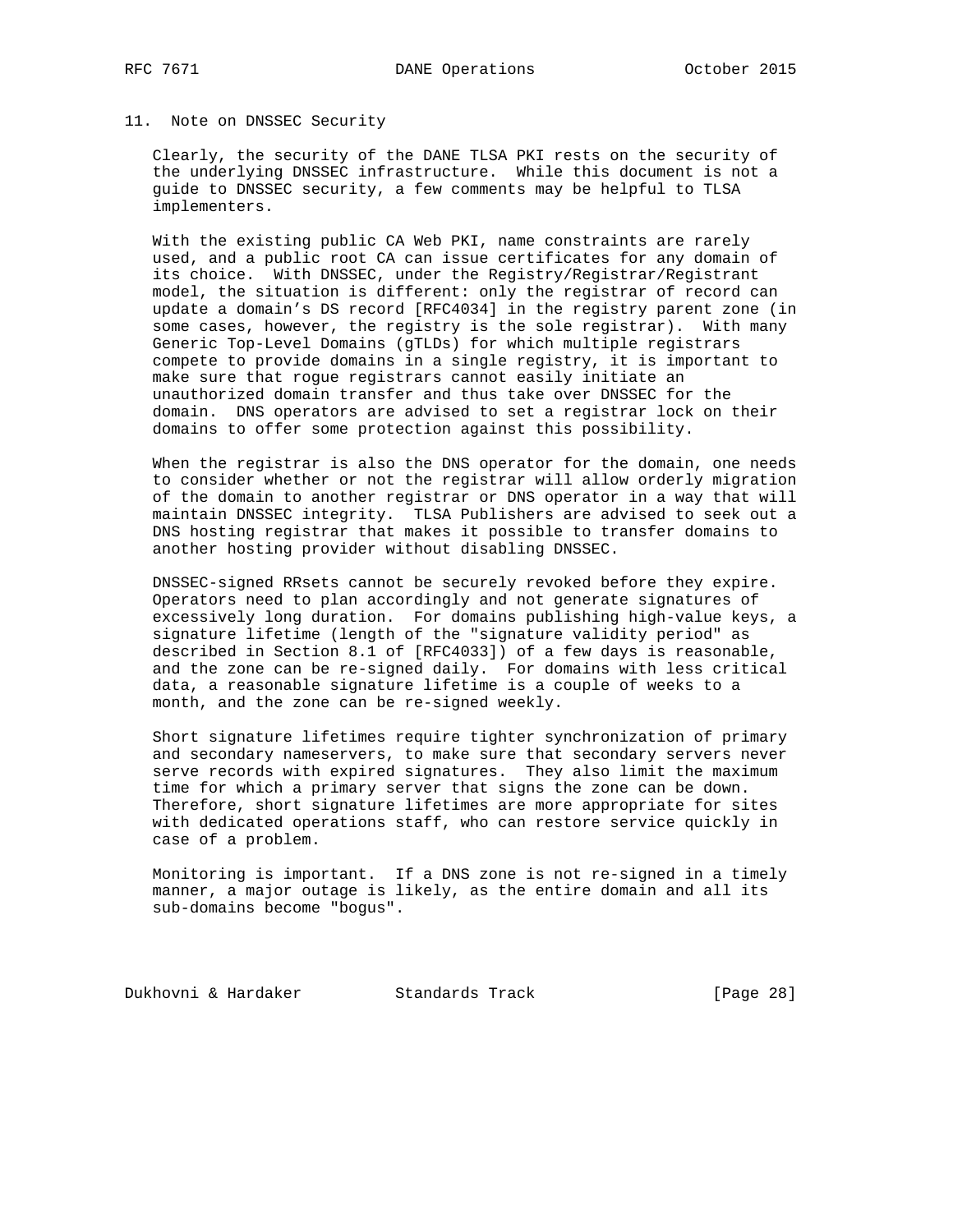- 12. Summary of Updates to RFC 6698
	- o Section 3 updates [RFC6698] to specify a requirement for clients to support at least TLS 1.0 and to support SNI.
	- o Section 4 explains that application support for all four certificate usages is NOT RECOMMENDED. The recommended design is to support just DANE-EE(3) and DANE-TA(2).
	- o Section 5.1 updates [RFC6698] to specify that peer identity matching and validity period enforcement are based solely on the TLSA RRset properties. It also specifies DANE authentication of raw public keys [RFC7250] via TLSA records with certificate usage DANE-EE(3) and selector SPKI(1).
	- o Section 5.2 updates [RFC6698] to require that servers publishing digest TLSA records with a usage of DANE-TA(2) MUST include the TA certificate in their TLS server certificate message. This extends to the case of "2 1 0" TLSA records that publish a full public key.
	- o Section 5.4 observes that with usage PKIX-TA(0), clients may need to process extended trust chains beyond the first trusted issuer when that issuer is not self-signed.
	- o Section 7 recommends that DANE application protocols specify that, when possible, securely CNAME-expanded names be used to derive the TLSA base domain.
	- o Section 8 specifies a strategy for managing TLSA records that interoperates with DANE clients regardless of what subset of the possible TLSA record types (combinations of TLSA parameters) is supported by the client.
	- o Section 9 specifies a digest algorithm agility protocol.
	- o Section 10.1 recommends against the use of Full(0) TLSA records, as digest records are generally much more compact.
- 13. Operational Considerations

 The DNS TTL of TLSA records needs to be chosen with care. When an unplanned change in the server's certificate chain and TLSA RRset is required, such as when keys are compromised or lost, clients that cache stale TLSA records will fail to validate the certificate chain of the updated server. Publish TLSA RRsets with TTLs that are short enough to limit unplanned service disruption to an acceptable duration.

Dukhovni & Hardaker Standards Track [Page 29]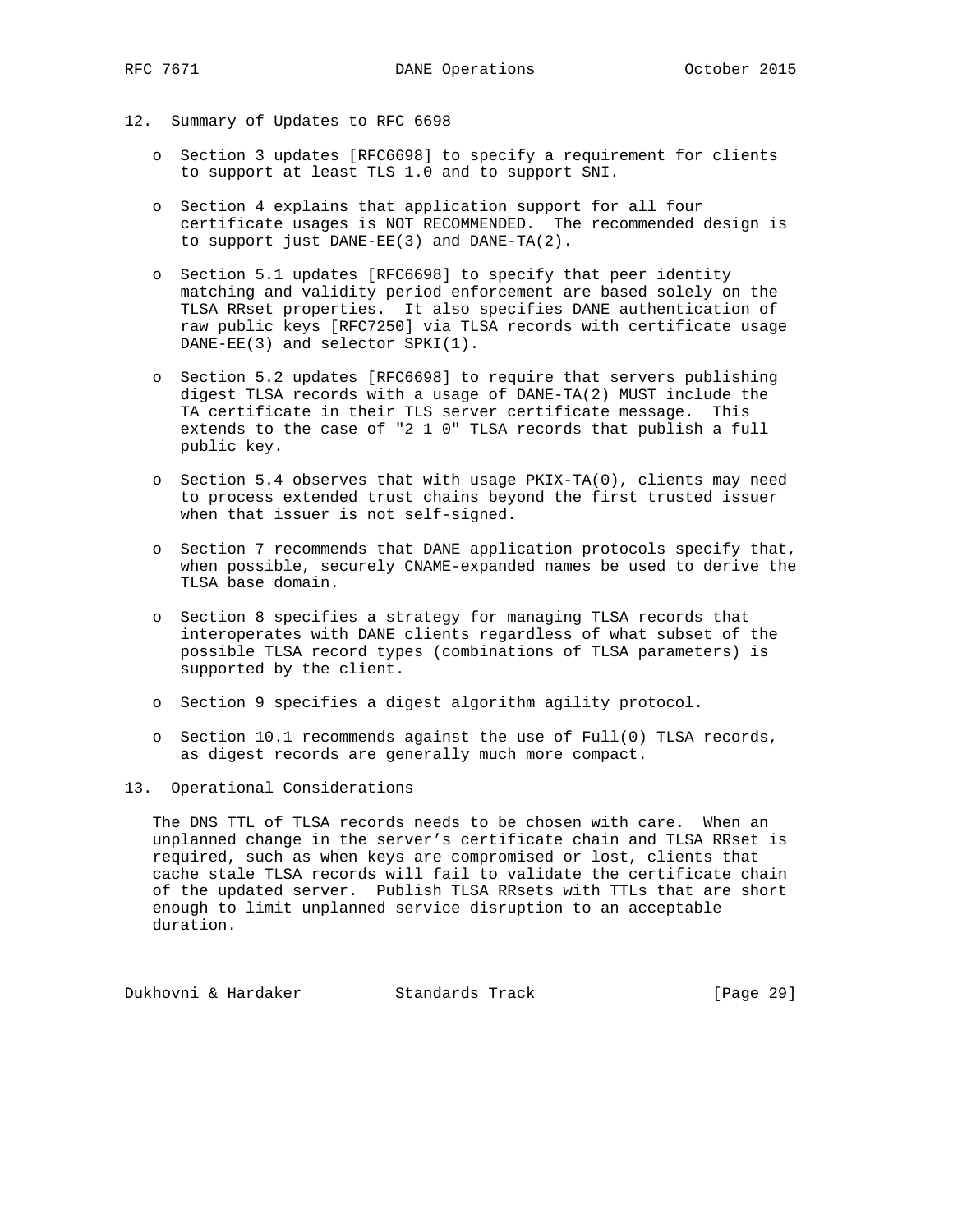The signature lifetime (length of the signature validity period) for TLSA records SHOULD NOT be too long. Signed DNSSEC records can be replayed by an MITM attacker, provided the signatures have not yet expired. Shorter signature validity periods allow for faster invalidation of compromised keys. Zone refresh and expiration times for secondary nameservers often imply a lower bound on the signature validity period (Section 11). See Section 4.4.1 of [RFC6781].

## 14. Security Considerations

 Application protocols that cannot use the existing public CA Web PKI may choose to not implement certain TLSA record types defined in [RFC6698]. If such records are published despite not being supported by the application protocol, they are treated as "unusable". When TLS is opportunistic, the client MAY proceed to use the server with mandatory unauthenticated TLS. This is stronger than opportunistic TLS without DANE, since in that case the client may also proceed with a cleartext connection. When TLS is not opportunistic, the client MUST NOT connect to the server.

 Thus, when TLSA records are used with opportunistic protocols where PKIX-TA(0) and PKIX-EE(1) do not apply, the recommended protocol design is for servers to not publish such TLSA records, and for opportunistic TLS clients to use them to only enforce the use of (albeit unauthenticated) TLS but otherwise treat them as unusable. Of course, when PKIX-TA(0) and PKIX-EE(1) are supported by the application protocol, clients MUST implement these certificate usages as described in [RFC6698] and this document.

- 15. References
- 15.1. Normative References
	- [RFC2119] Bradner, S., "Key words for use in RFCs to Indicate Requirement Levels", BCP 14, RFC 2119, DOI 10.17487/RFC2119, March 1997, <http://www.rfc-editor.org/info/rfc2119>.
	- [RFC4033] Arends, R., Austein, R., Larson, M., Massey, D., and S. Rose, "DNS Security Introduction and Requirements", RFC 4033, DOI 10.17487/RFC4033, March 2005, <http://www.rfc-editor.org/info/rfc4033>.
	- [RFC4034] Arends, R., Austein, R., Larson, M., Massey, D., and S. Rose, "Resource Records for the DNS Security Extensions", RFC 4034, DOI 10.17487/RFC4034, March 2005, <http://www.rfc-editor.org/info/rfc4034>.

Dukhovni & Hardaker Standards Track [Page 30]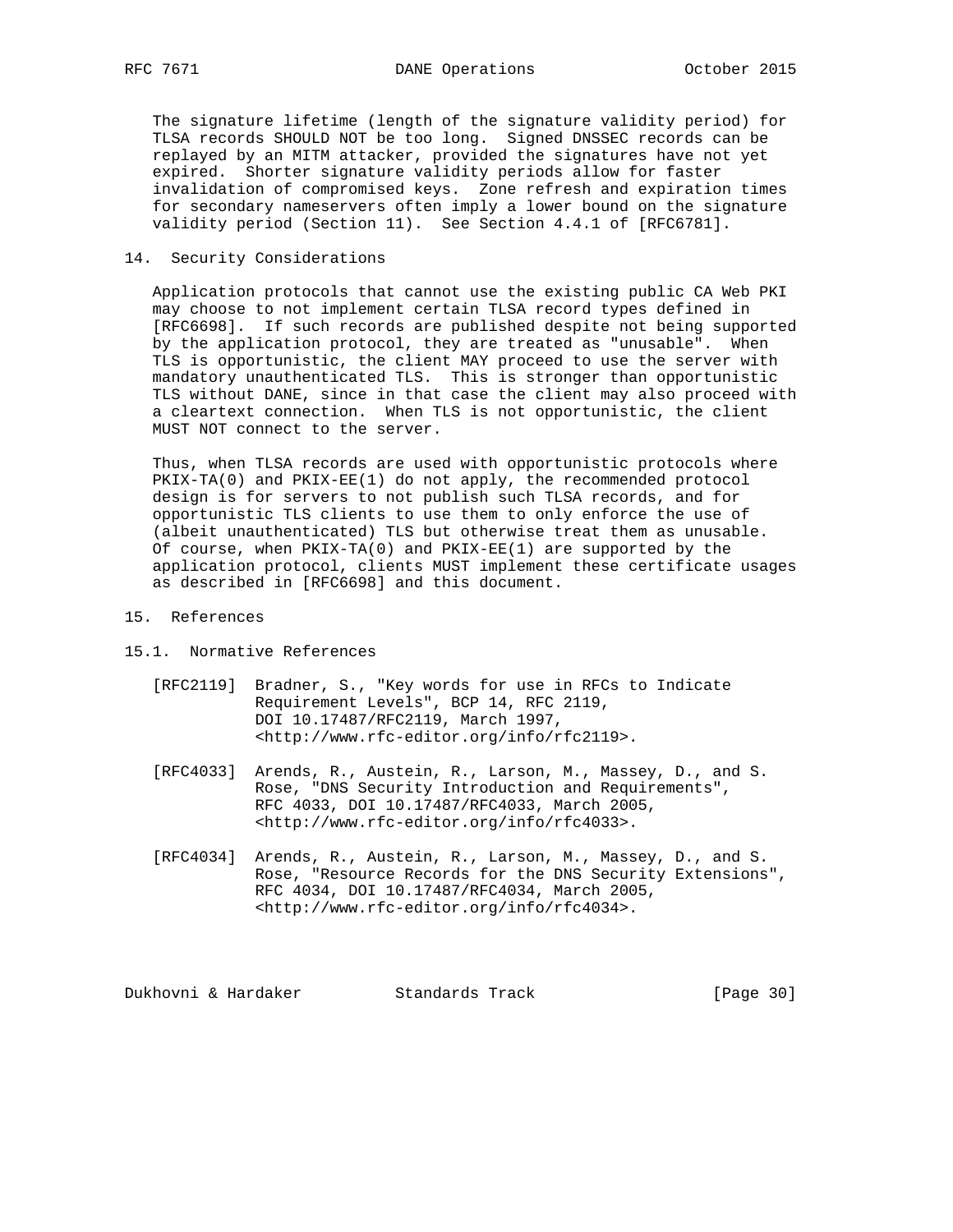- [RFC4035] Arends, R., Austein, R., Larson, M., Massey, D., and S. Rose, "Protocol Modifications for the DNS Security Extensions", RFC 4035, DOI 10.17487/RFC4035, March 2005, <http://www.rfc-editor.org/info/rfc4035>.
- [RFC5246] Dierks, T. and E. Rescorla, "The Transport Layer Security (TLS) Protocol Version 1.2", RFC 5246, DOI 10.17487/RFC5246, August 2008, <http://www.rfc-editor.org/info/rfc5246>.
- [RFC5280] Cooper, D., Santesson, S., Farrell, S., Boeyen, S., Housley, R., and W. Polk, "Internet X.509 Public Key Infrastructure Certificate and Certificate Revocation List (CRL) Profile", RFC 5280, DOI 10.17487/RFC5280, May 2008, <http://www.rfc-editor.org/info/rfc5280>.
- [RFC6066] Eastlake 3rd, D., "Transport Layer Security (TLS) Extensions: Extension Definitions", RFC 6066, DOI 10.17487/RFC6066, January 2011, <http://www.rfc-editor.org/info/rfc6066>.
- [RFC6125] Saint-Andre, P. and J. Hodges, "Representation and Verification of Domain-Based Application Service Identity within Internet Public Key Infrastructure Using X.509 (PKIX) Certificates in the Context of Transport Layer Security (TLS)", RFC 6125, DOI 10.17487/RFC6125, March 2011, <http://www.rfc-editor.org/info/rfc6125>.
- [RFC6347] Rescorla, E. and N. Modadugu, "Datagram Transport Layer Security Version 1.2", RFC 6347, DOI 10.17487/RFC6347, January 2012, <http://www.rfc-editor.org/info/rfc6347>.
- [RFC6698] Hoffman, P. and J. Schlyter, "The DNS-Based Authentication of Named Entities (DANE) Transport Layer Security (TLS) Protocol: TLSA", RFC 6698, DOI 10.17487/RFC6698, August 2012, <http://www.rfc-editor.org/info/rfc6698>.
- [RFC7218] Gudmundsson, O., "Adding Acronyms to Simplify Conversations about DNS-Based Authentication of Named Entities (DANE)", RFC 7218, DOI 10.17487/RFC7218, April 2014, <http://www.rfc-editor.org/info/rfc7218>.
- [RFC7250] Wouters, P., Ed., Tschofenig, H., Ed., Gilmore, J., Weiler, S., and T. Kivinen, "Using Raw Public Keys in Transport Layer Security (TLS) and Datagram Transport Layer Security (DTLS)", RFC 7250, DOI 10.17487/RFC7250, June 2014, <http://www.rfc-editor.org/info/rfc7250>.

Dukhovni & Hardaker Standards Track [Page 31]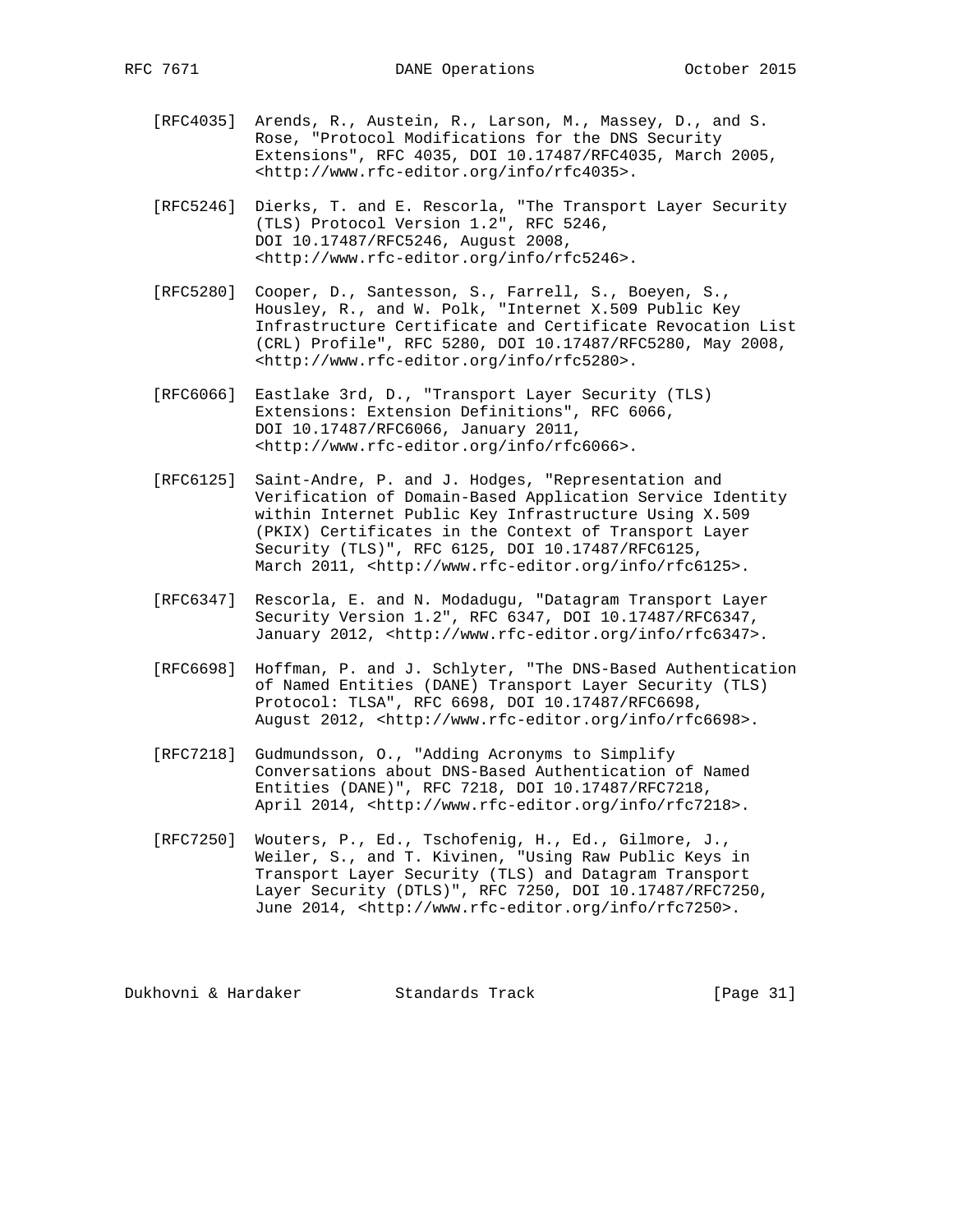# 15.2. Informative References

- [RFC1035] Mockapetris, P., "Domain names implementation and specification", STD 13, RFC 1035, DOI 10.17487/RFC1035, November 1987, <http://www.rfc-editor.org/info/rfc1035>.
- [RFC6781] Kolkman, O., Mekking, W., and R. Gieben, "DNSSEC Operational Practices, Version 2", RFC 6781, DOI 10.17487/RFC6781, December 2012, <http://www.rfc-editor.org/info/rfc6781>.
- [RFC6962] Laurie, B., Langley, A., and E. Kasper, "Certificate Transparency", RFC 6962, DOI 10.17487/RFC6962, June 2013, <http://www.rfc-editor.org/info/rfc6962>.
- [RFC7435] Dukhovni, V., "Opportunistic Security: Some Protection Most of the Time", RFC 7435, DOI 10.17487/RFC7435, December 2014, <http://www.rfc-editor.org/info/rfc7435>.
- [RFC7672] Dukhovni, V. and W. Hardaker, "SMTP Security via Opportunistic DNS-Based Authentication of Named Entities (DANE) Transport Layer Security (TLS)", RFC 7672, DOI 10.17487/RFC7672, October 2015, <http://www.rfc-editor.org/info/rfc7672>.
- [RFC7673] Finch, T., Miller, M., and P. Saint-Andre, "Using DNS-Based Authentication of Named Entities (DANE) TLSA Records with SRV Records", RFC 7673, DOI 10.17487/RFC7673, October 2015, <http://www.rfc-editor.org/info/rfc7673>.